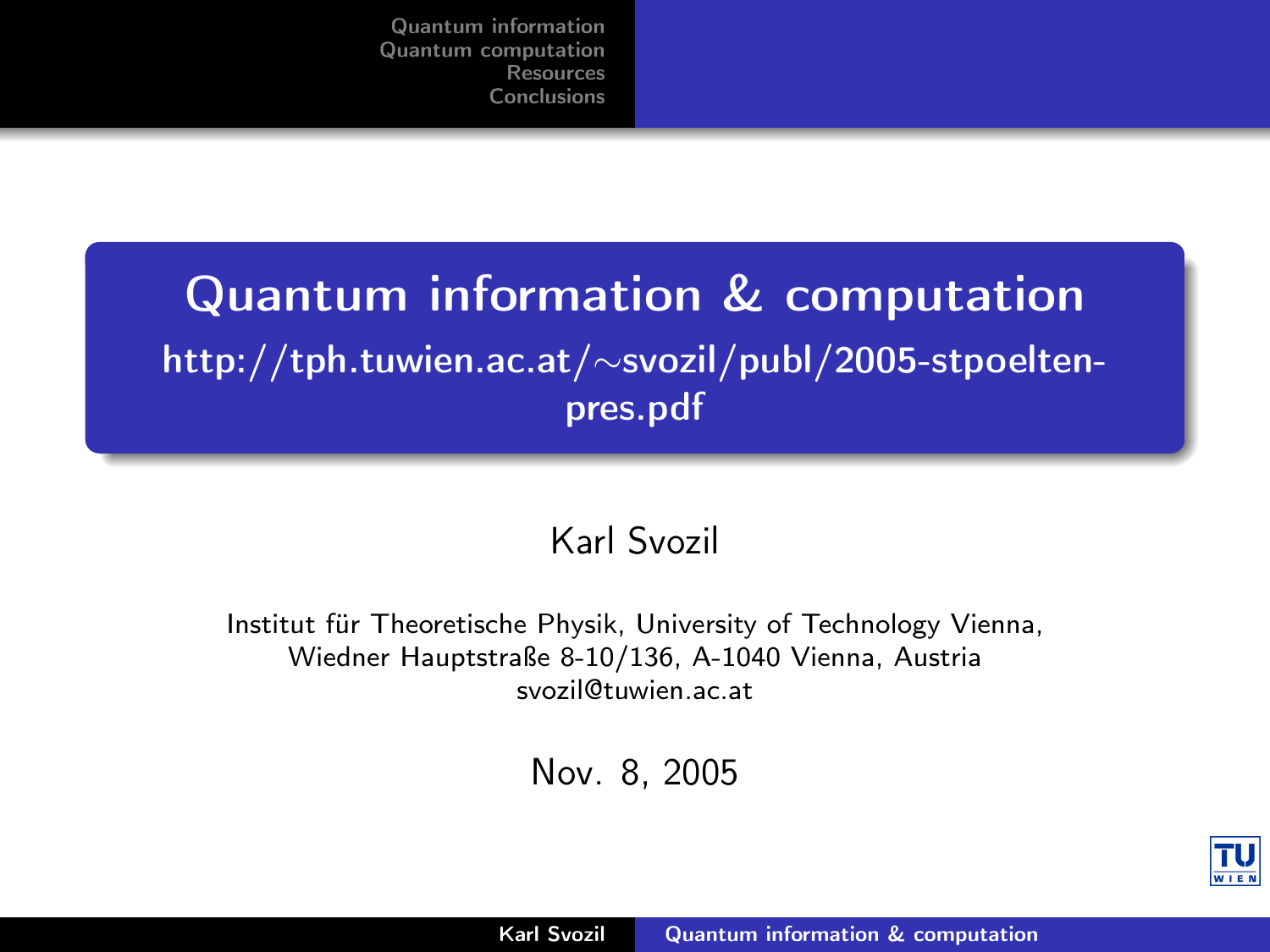#### 1 [Quantum information](#page-2-0)

- **[Basics & differences to classical information](#page-2-0)**
- [Quantum state evolution: one-to-one](#page-4-0)
- [Mach-Zehnder interferometer](#page-6-0)
- ["Quantum mindbogglers"](#page-9-0)
- [Classical & quantum correlations and the Boole-Bell](#page-11-0) [inequalities](#page-11-0)
- 2 [Quantum computation](#page-17-0)
	- [No-cloning \(no-copy\) theorem](#page-17-0)
	- [Visions of parallelism & interference](#page-19-0)
	- [Deutsch algorithm: parity of a function of one bit](#page-20-0)
	- [Quantum cryptography & man-in-the-middle attacks](#page-27-0)

#### **[Resources](#page-31-0)**



**[Conclusions](#page-32-0)** 

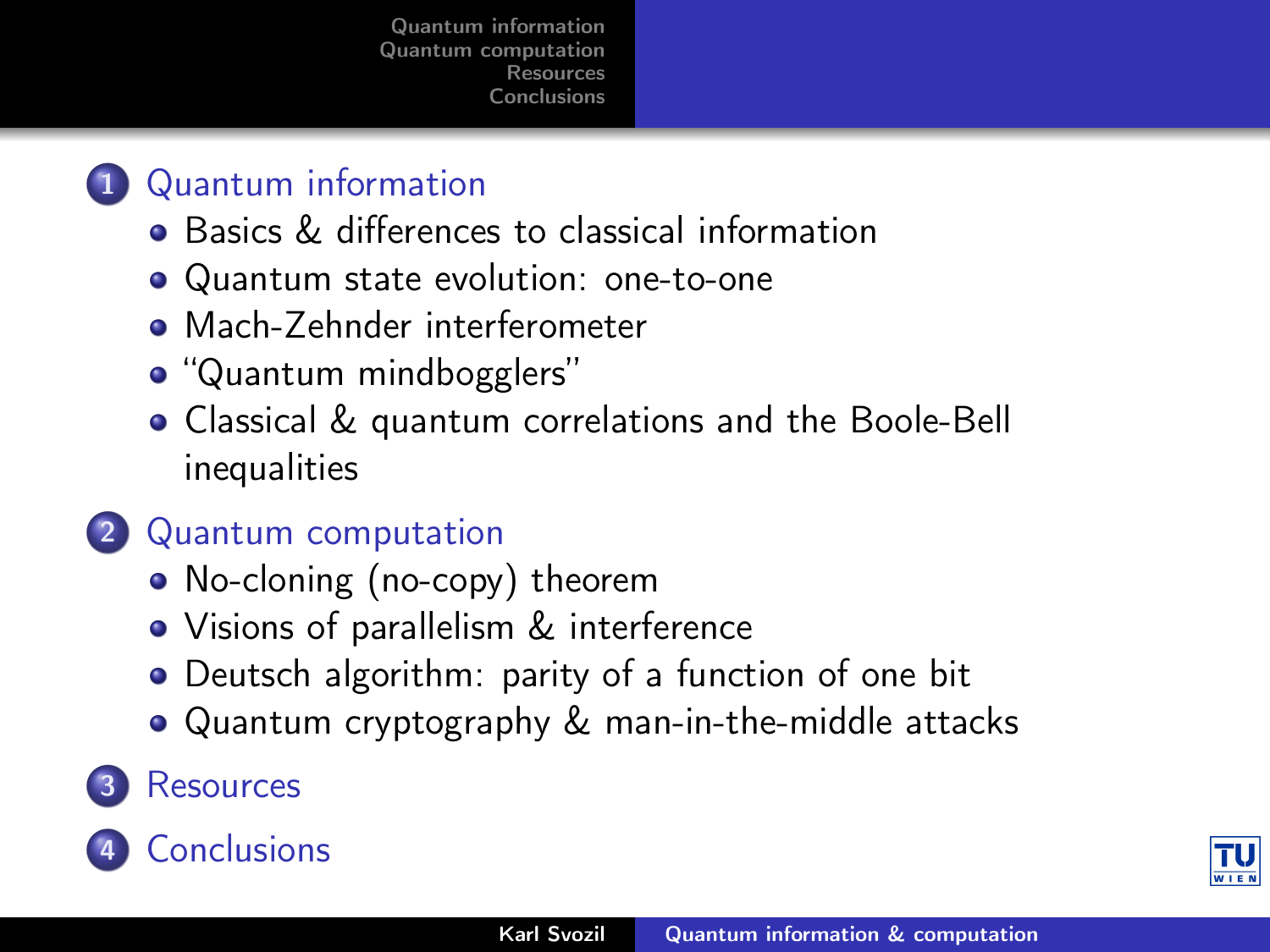[Basics & differences to classical information](#page-2-0) [Quantum state evolution: one-to-one](#page-4-0) [Mach-Zehnder interferometer](#page-6-0) ["Quantum mindbogglers"](#page-9-0) Classical  $&$  quantum correlations and the Boole-Bell inequaliti

### Basics & differences to classical information

- $\blacktriangleright$  Elementary unit of classical information is the classical bit ("cbit") which is in one of the two classical states "0" or "no" or "false" and "1" or "yes" or "true," respectively.
- $\triangleright$  Elementary unit of quantum information is the quantum bit ("qubit") which can be in a coherent superposition

$$
|\Psi\rangle=a_0|0\rangle+a_1|1\rangle, \qquad {\rm with}\quad |a_0|^2+|a_1|^2=1
$$

of the classical states "0" and "1."

- $\triangleright$  A single qubit "embodies" two classically contradictory states at once. This is the basis of "quantum parallelism."
- $\triangleright$  n single qubits "embody"  $2^n$  classically contradictory states at once. A linear increase of quantum information is associated with an exponential increase of embodied classically states – "quantum parallelism."

<span id="page-2-0"></span>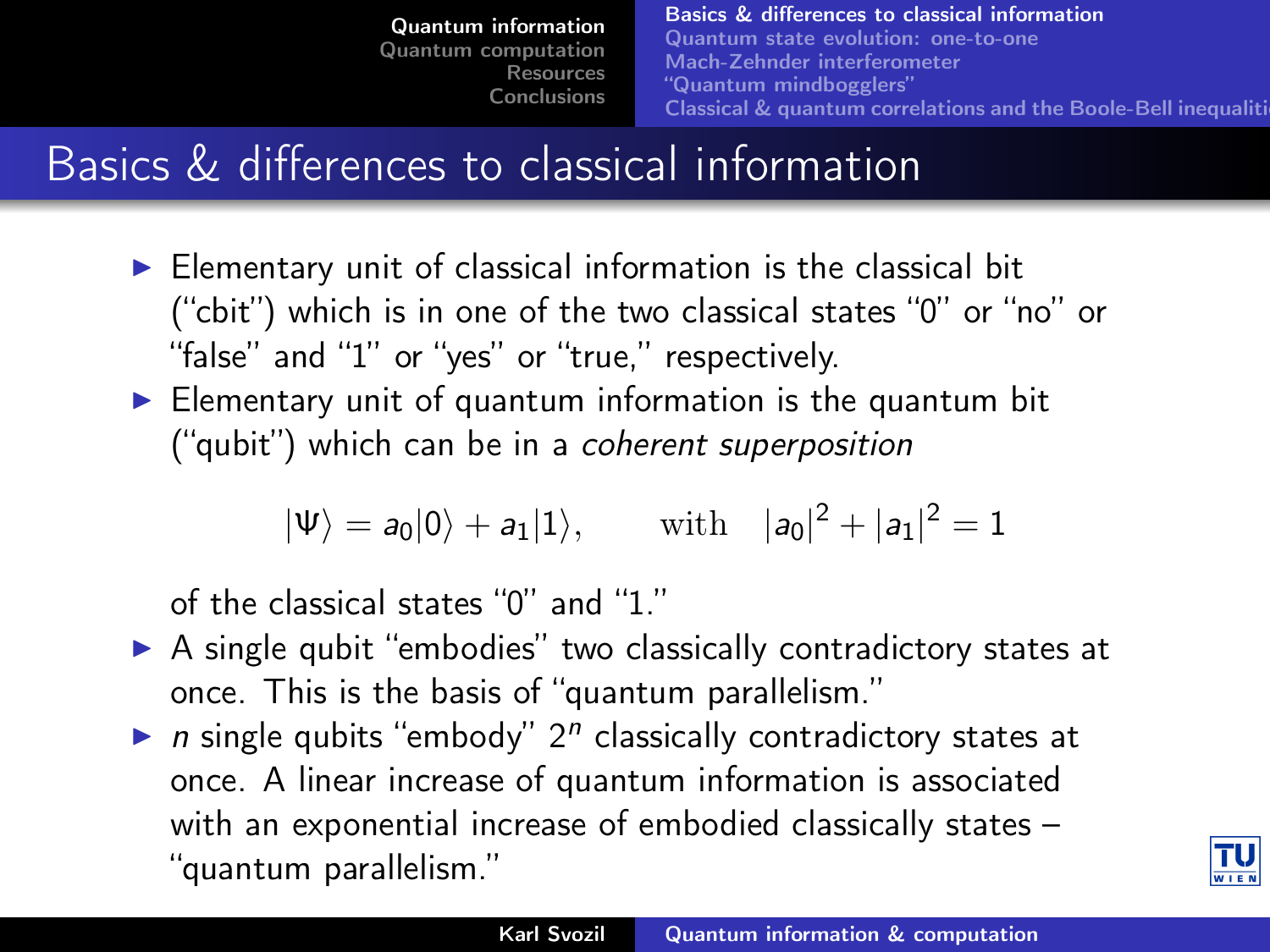[Basics & differences to classical information](#page-2-0) [Quantum state evolution: one-to-one](#page-4-0) [Mach-Zehnder interferometer](#page-6-0) ["Quantum mindbogglers"](#page-9-0) Classical  $&$  quantum correlations and the Boole-Bell inequaliti

## Representations of cbits & qubits

 $\triangleright$  Representation of the two cbits as orthogonal vectors in a two-dimensional vector space:

$$
0\equiv \left(\begin{array}{c} 0 \\ 1 \end{array}\right), \qquad 1\equiv \left(\begin{array}{c} 1 \\ 0 \end{array}\right).
$$

 $\triangleright$  Representation of qubits as normalized vectors in a two-dimensional vector space:

$$
|\Psi\rangle=a_0|0\rangle+a_1|1\rangle\equiv\left(\begin{array}{c}a_1\\a_0\end{array}\right),\;\;\textrm{with}\;|a_0|^2+|a_1|^2=1.
$$

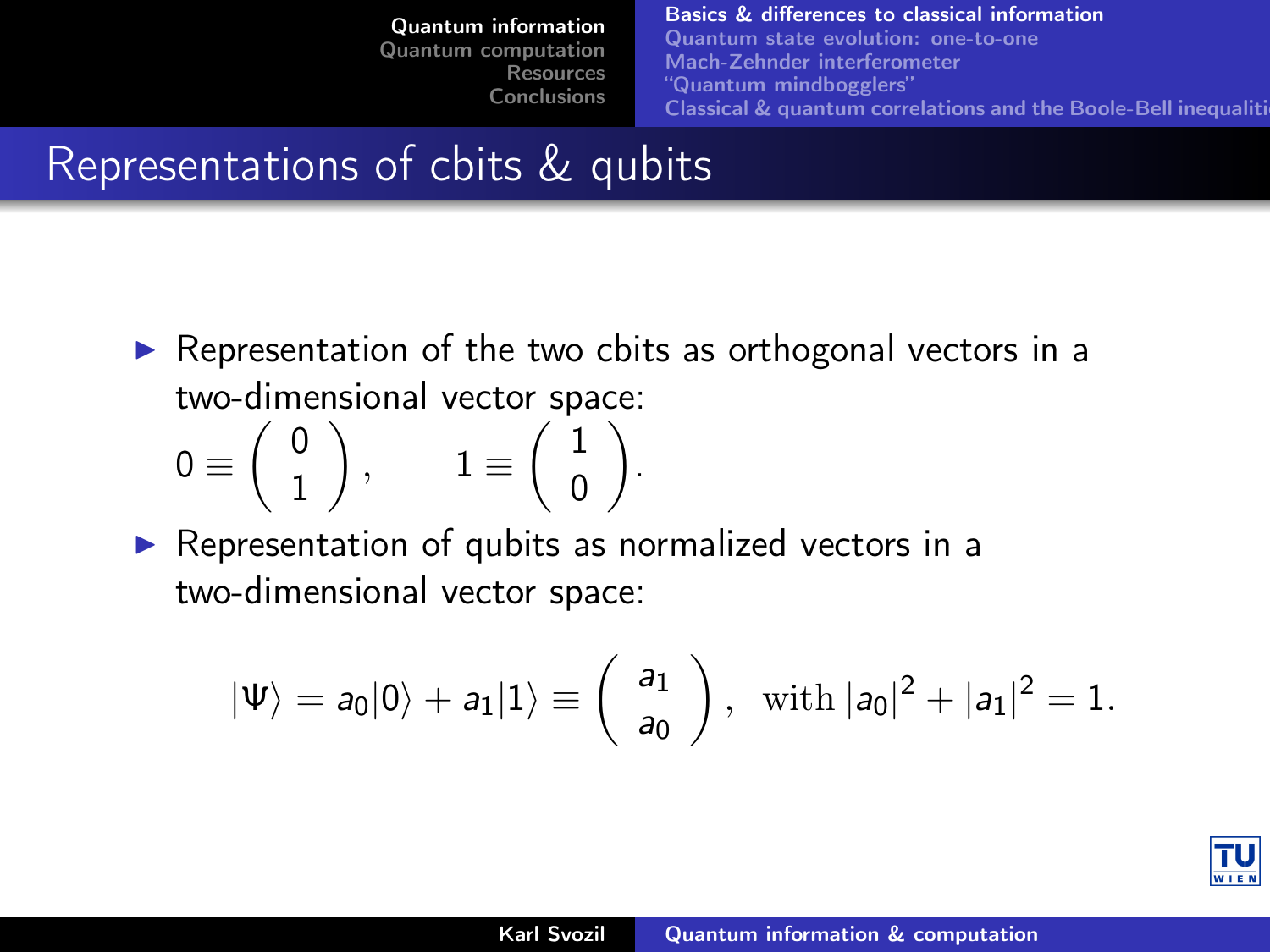[Basics & differences to classical information](#page-2-0) [Quantum state evolution: one-to-one](#page-4-0) [Mach-Zehnder interferometer](#page-6-0) ["Quantum mindbogglers"](#page-9-0) Classical  $&$  quantum correlations and the Boole-Bell inequaliti

### Quantum state evolution: one-to-one

- $\triangleright$  Classical reversible computation associated with permutations of the classical states associated with permutation matrices (only a single entry "1" per row & column, else "0").
- $\blacktriangleright$  Inbetween measurements, quantum states follow reversible deterministic, unitary state evolution:

$$
|\Psi_{\rm later}\rangle = {\it U}|\Psi_{\rm former}\rangle.
$$

- ►  $U$  is a unitary matrix:  $UU^{\dagger} = U[(U^*)^T] = 1;$ i.e.,  $U^{\dagger} = U^{-1}$ . Here,
	- ► "\*" stands for "complex conjugate,"
	- $\blacktriangleright$  "T" stands for "transposition," and
	- $\blacktriangleright$  "†" stands for "hermitean conjugate" ("= \*&T"), respectively.

<span id="page-4-0"></span>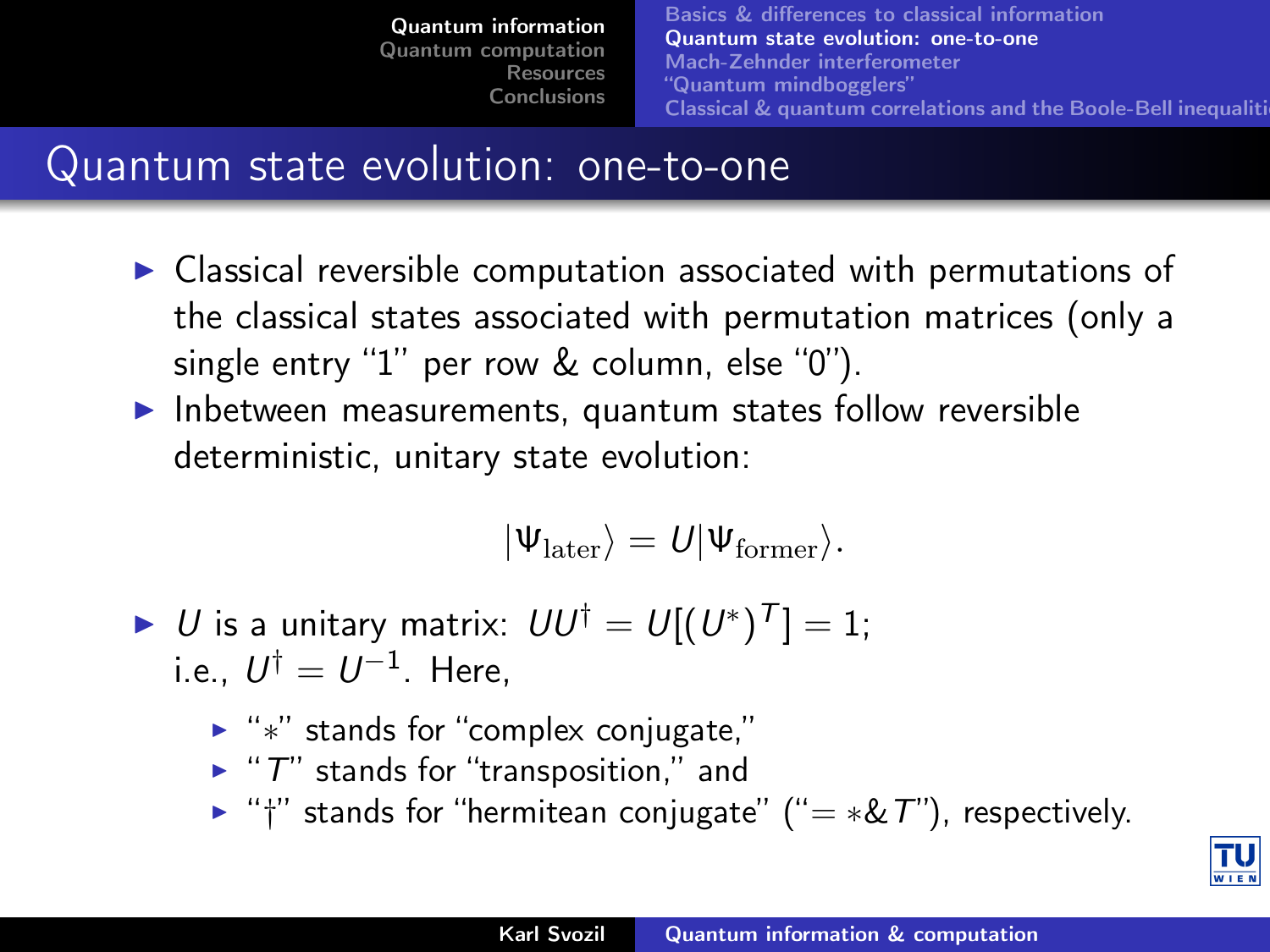[Quantum information](#page-2-0) [Quantum computation](#page-17-0) [Resources](#page-31-0) [Conclusions](#page-32-0) [Basics & differences to classical information](#page-2-0) [Quantum state evolution: one-to-one](#page-4-0) [Mach-Zehnder interferometer](#page-6-0) ["Quantum mindbogglers"](#page-9-0) Classical  $&$  quantum correlations and the Boole-Bell inequaliti

### Quantum state evolution: Examples

- ▶ The identity defined by  $|0\rangle \rightarrow |0\rangle$ ,  $|1\rangle \rightarrow |1\rangle$ :  $\mathbb{I}_{2} = \left( \begin{array}{cc} 1 & 0 \ 0 & 1 \end{array} \right)$ ,
- **►** the "not" defined by  $|0\rangle \rightarrow |1\rangle$ ,  $|1\rangle \rightarrow |0\rangle$ :

$$
\textbf{X}=\left(\begin{array}{cc} 0 & 1 \\ 1 & 0 \end{array}\right),
$$

• the Hadamard "**H** = 
$$
\sqrt{\mathbb{I}_2}
$$
," defined by  
 $|0\rangle \rightarrow (|0\rangle + |1\rangle)(1/\sqrt{2}), |1\rangle \rightarrow (|0\rangle - |1\rangle)(1/\sqrt{2})$ :

$$
\mathsf{H} = \frac{1}{\sqrt{2}} \left( \begin{array}{cc} 1 & 1 \\ 1 & -1 \end{array} \right)
$$

with 
$$
\sqrt{\mathbb{I}_2} \cdot \sqrt{\mathbb{I}_2} = \mathbb{I}_2
$$
,  
\n**b** the  $\sqrt{\text{not}}$ :  $\frac{1}{2} \begin{pmatrix} 1+i & 1-i \\ 1-i & 1+i \end{pmatrix}$  with  $\sqrt{\text{not}} \sqrt{\text{not}} = \text{not}$ .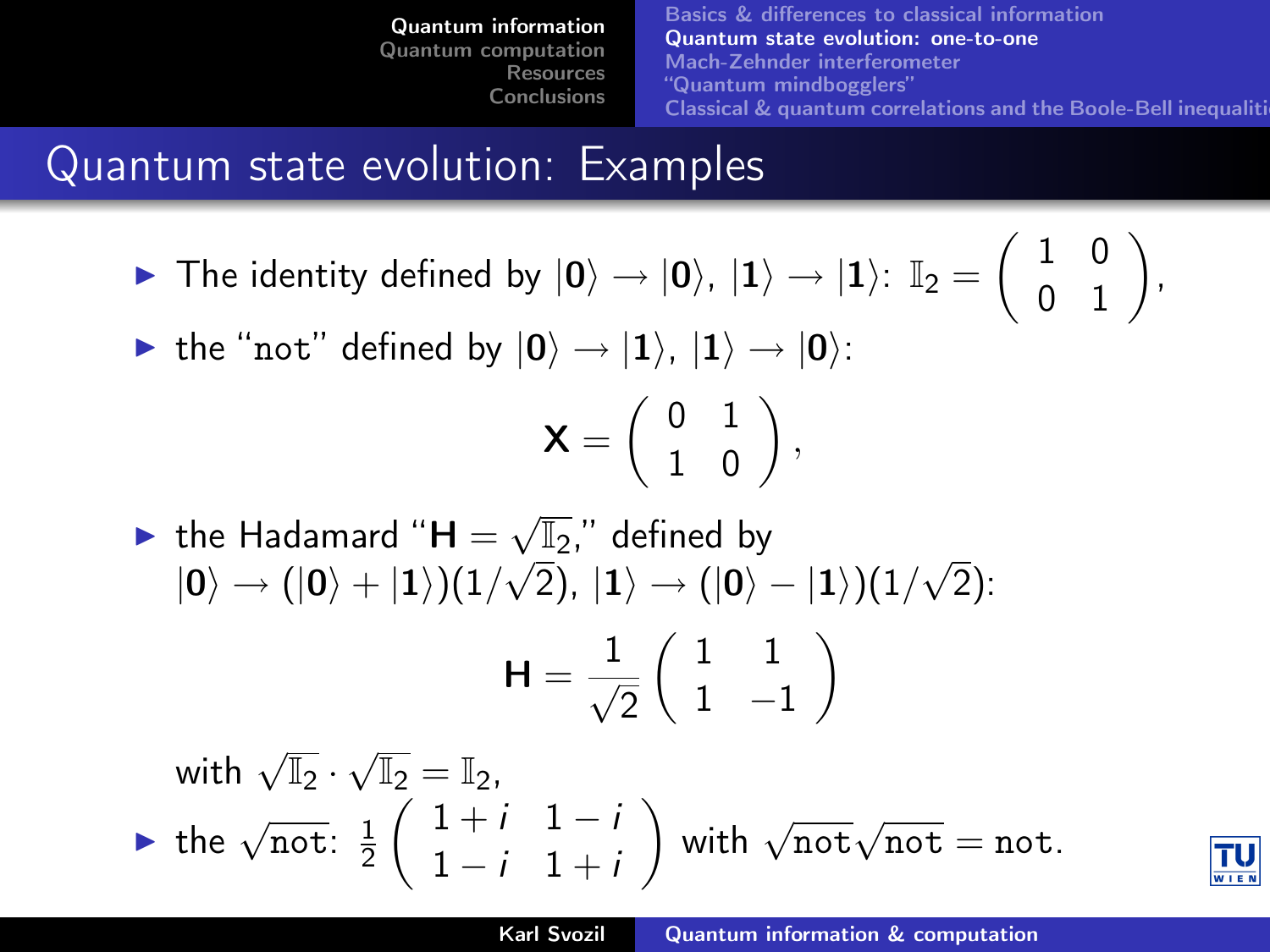[Quantum information](#page-2-0)

[Quantum computation](#page-17-0) [Resources](#page-31-0) [Conclusions](#page-32-0)

[Basics & differences to classical information](#page-2-0) [Quantum state evolution: one-to-one](#page-4-0) [Mach-Zehnder interferometer](#page-6-0) ["Quantum mindbogglers"](#page-9-0) Classical  $&$  quantum correlations and the Boole-Bell inequaliti

### Mach-Zehnder interferometer



Mach-Zehnder interferometer. A single quantum (photon, neutron, electron  $etc$ ) is emitted in  $L$  and meets a lossless beam splitter (half-silvered mirror)  $S_1$ , after which its wave function is in a coherent superposition of  $b$  and  $c$ . In beam path  $b$  a phase shifter shifts the phase of state b by  $\varphi$ . The two beams are then recombined at a second lossless beam splitter (half-silvered mirror)  $S_2$ . The quant is detected at either  $D_1$  or  $D_2$ , corresponding to the states d and e, respectively.

<span id="page-6-0"></span>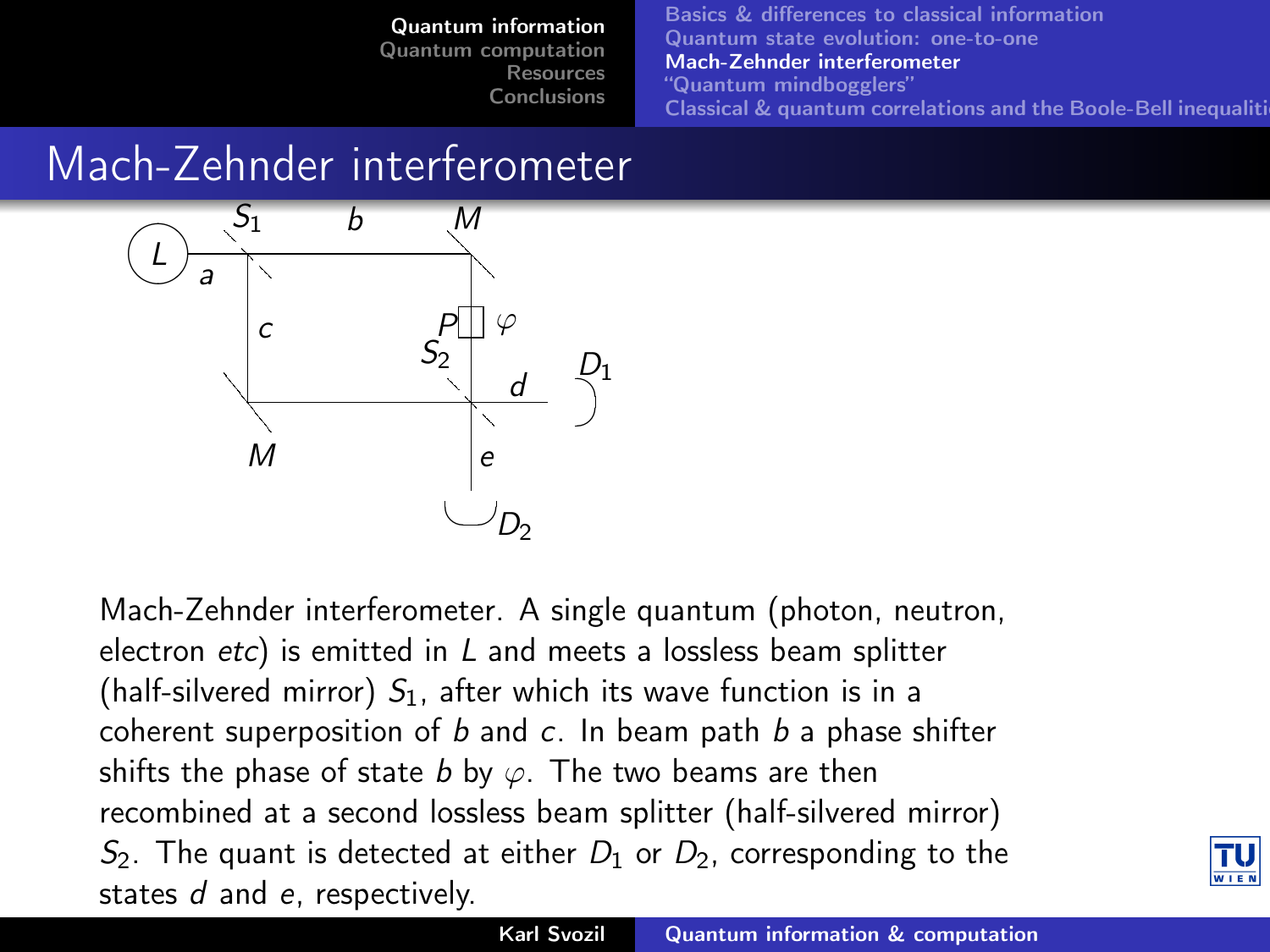[Quantum information](#page-2-0)

[Quantum computation](#page-17-0) [Resources](#page-31-0) [Conclusions](#page-32-0) [Basics & differences to classical information](#page-2-0) [Quantum state evolution: one-to-one](#page-4-0) [Mach-Zehnder interferometer](#page-6-0) ["Quantum mindbogglers"](#page-9-0) Classical  $&$  quantum correlations and the Boole-Bell inequaliti

### Mach-Zehnder interferometer cntd.



 $\varphi = 0$ , i.e., there is no phase shift at all:  $a \rightarrow id$ , and the emitted quant is detected only by  $D_1$ .  $\varphi = \pi$ :  $a \rightarrow -e$ , and the emitted quant is detected only by  $D_2$ . For general phase shift  $\varphi$ :

$$
P_{D_1}(\varphi) = |(d,\psi)|^2 = \cos^2(\frac{\varphi}{2}) \quad , \quad P_{D_2}(\varphi) = |(e,\psi)|^2 = \sin^2(\frac{\varphi}{2}) \quad .
$$

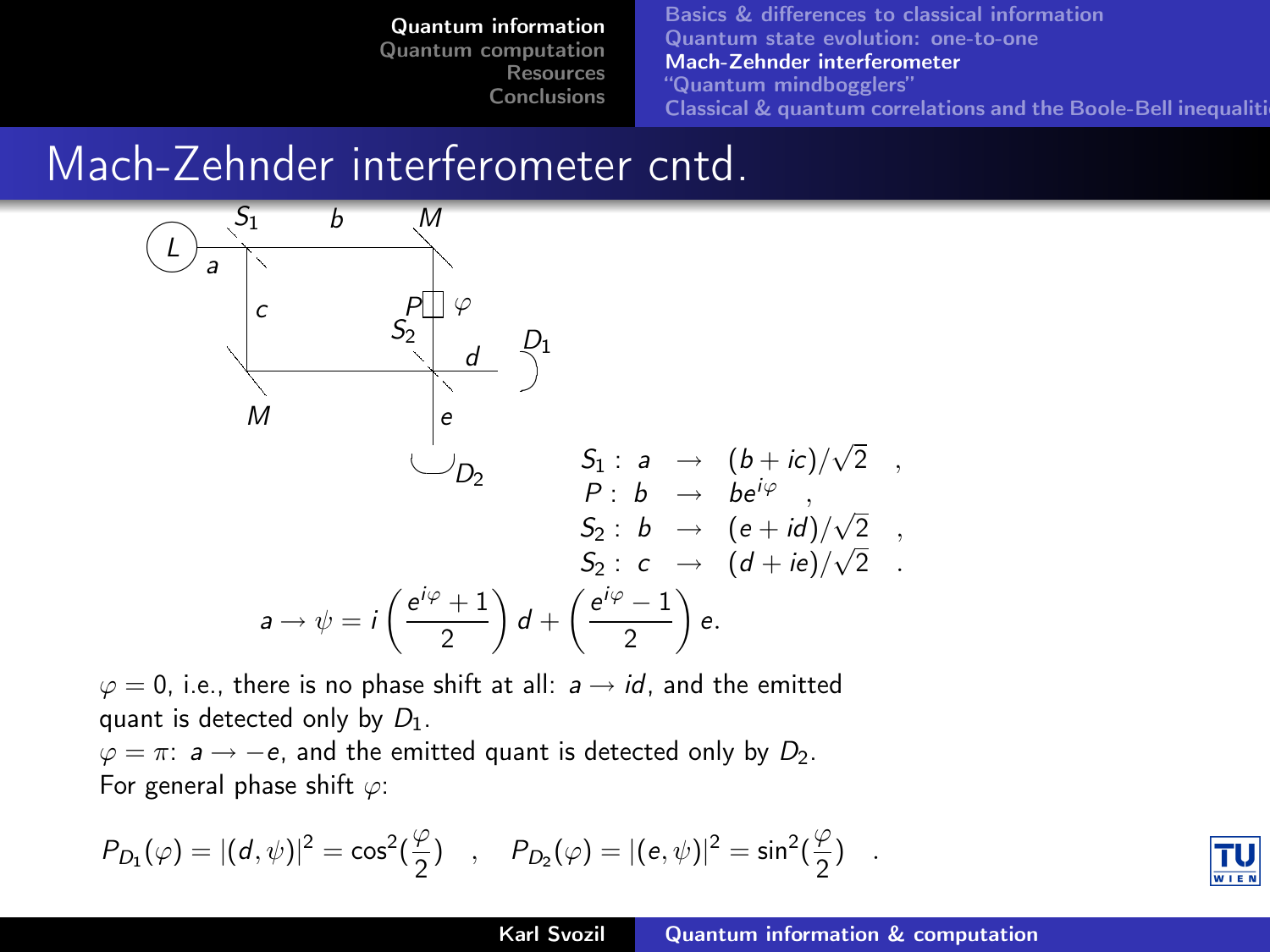[Basics & differences to classical information](#page-2-0) [Quantum state evolution: one-to-one](#page-4-0) [Mach-Zehnder interferometer](#page-6-0) ["Quantum mindbogglers"](#page-9-0) Classical  $&$  quantum correlations and the Boole-Bell inequaliti

# Alternative representations

Alternatively, the action of a lossless beam splitter may be described by the unitary matrix

$$
\left(\begin{array}{cc} i\sqrt{R(\omega)} & \sqrt{T(\omega)} \\ \sqrt{T(\omega)} & i\sqrt{R(\omega)} \end{array}\right)=\left(\begin{array}{cc} i\,\sin\omega & \cos\omega \\ \cos\omega & i\,\sin\omega \end{array}\right).
$$

A phase shifter in two-dimensional Hilbert space is represented by either the unitary matrix

$$
\mathrm{diag}\left(e^{i\varphi},1\right) \qquad \mathrm{or} \qquad \mathrm{diag}\left(1,e^{i\varphi}\right).
$$

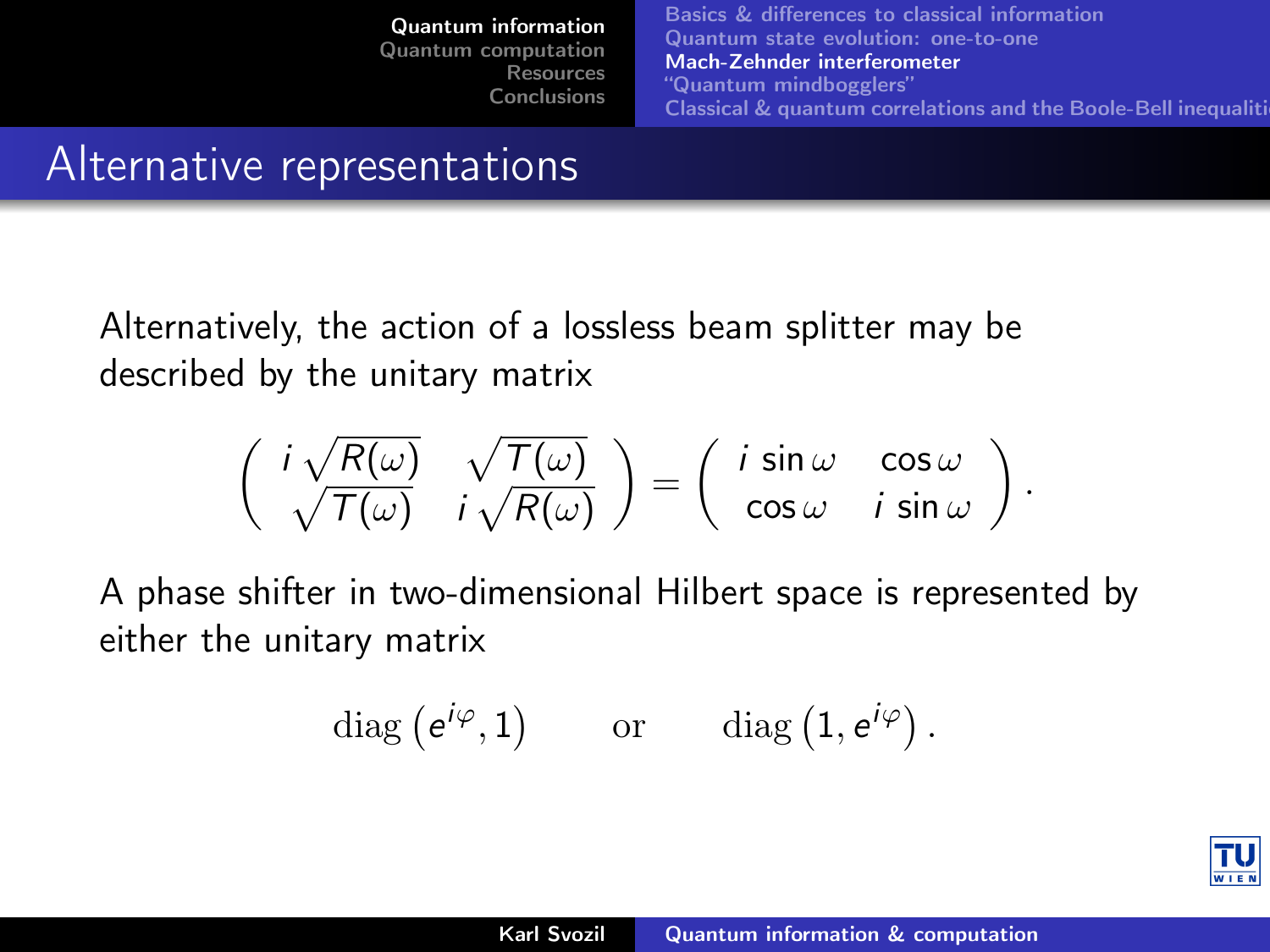[Quantum information](#page-2-0)

[Quantum computation](#page-17-0) [Resources](#page-31-0) [Conclusions](#page-32-0)

[Basics & differences to classical information](#page-2-0) [Quantum state evolution: one-to-one](#page-4-0) [Mach-Zehnder interferometer](#page-6-0) ["Quantum mindbogglers"](#page-9-0) [Classical & quantum correlations and the Boole-Bell inequalitie](#page-11-0)s

"Interaction-free" measurement



Case  $#1$ : Suppose, P is not a beam splitter, but a perfect absorber. Then, the beam path  $b$  is blocked entirely, leaving open only beam path c, resulting in a 50:50 chance that detectors  $D_1$  and  $D_2$  fire. Case  $#2$ : Suppose, P is a transparent medium (no absorber): since  $\varphi \equiv 0$ : only  $D_1$  fires.

Hence: if we want to know whether or not an absorber is in beam path b, then whenever  $D_2$  fires (in 1/4 of all cases), we know that the absorber is present although the quant "has not touched it." We als say that "no interachtion has taken place between the absorber & the quant." Has it not ;-) SINGLE QUANT (QUBIT) EFFECT!!!!!

<span id="page-9-0"></span>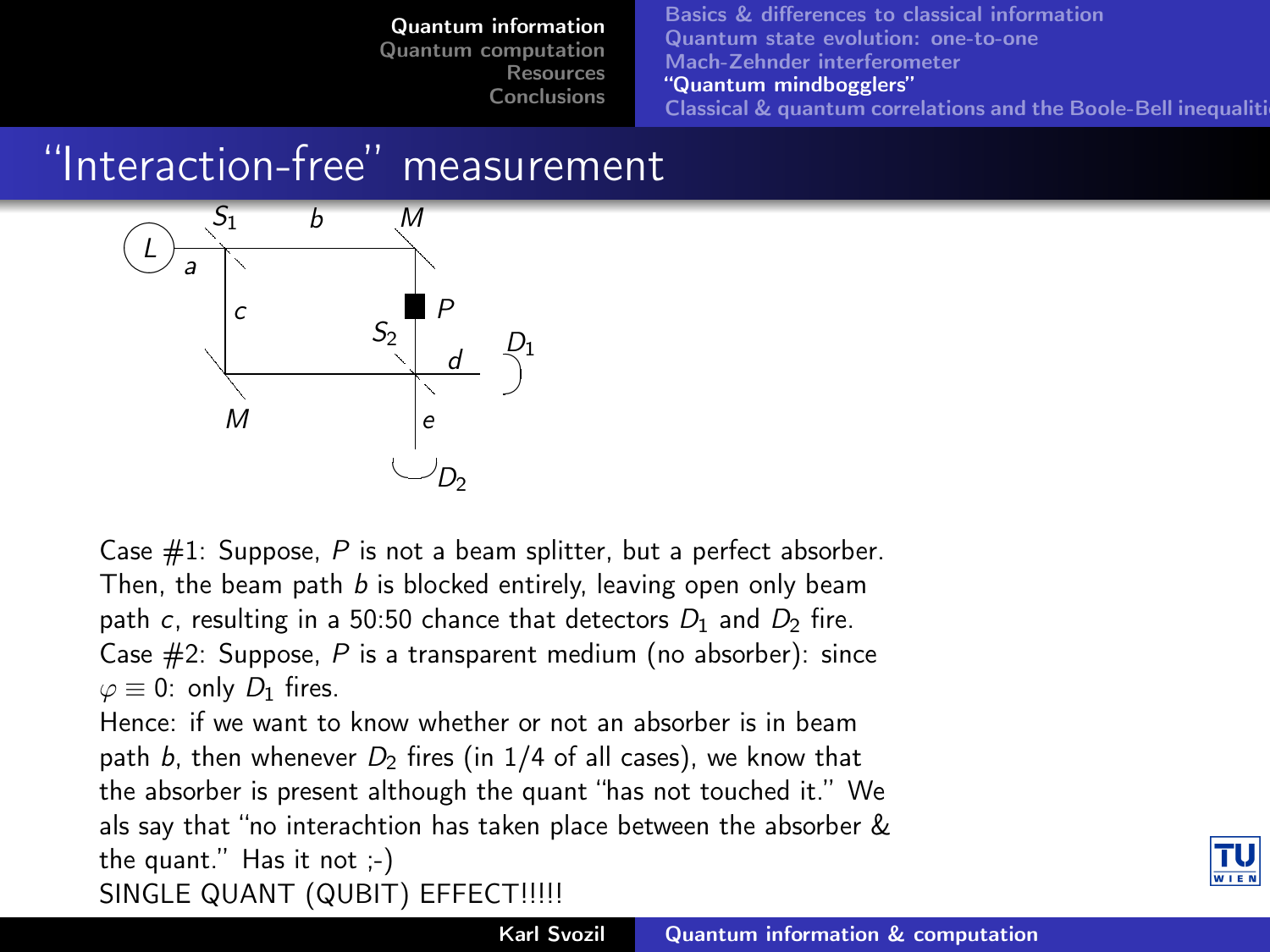[Quantum information](#page-2-0)

[Quantum computation](#page-17-0) [Resources](#page-31-0) [Conclusions](#page-32-0)

[Basics & differences to classical information](#page-2-0) [Quantum state evolution: one-to-one](#page-4-0) [Mach-Zehnder interferometer](#page-6-0) ["Quantum mindbogglers"](#page-9-0) [Classical & quantum correlations and the Boole-Bell inequalitie](#page-11-0)s

"Delayed choice" measurements



Suppose we block beam path b with an absorber at P only after the quant has "passed" the first 50:50 mirror at  $S_1$  and is "somewhere inbetween  $S_1$  and P."

Would this make any difference as compared to blocking the path b beforehand; i.e., before the quant has "passed" the first 50:50 mirror at  $S<sub>1</sub>$ ?

Guess what happens ;-)



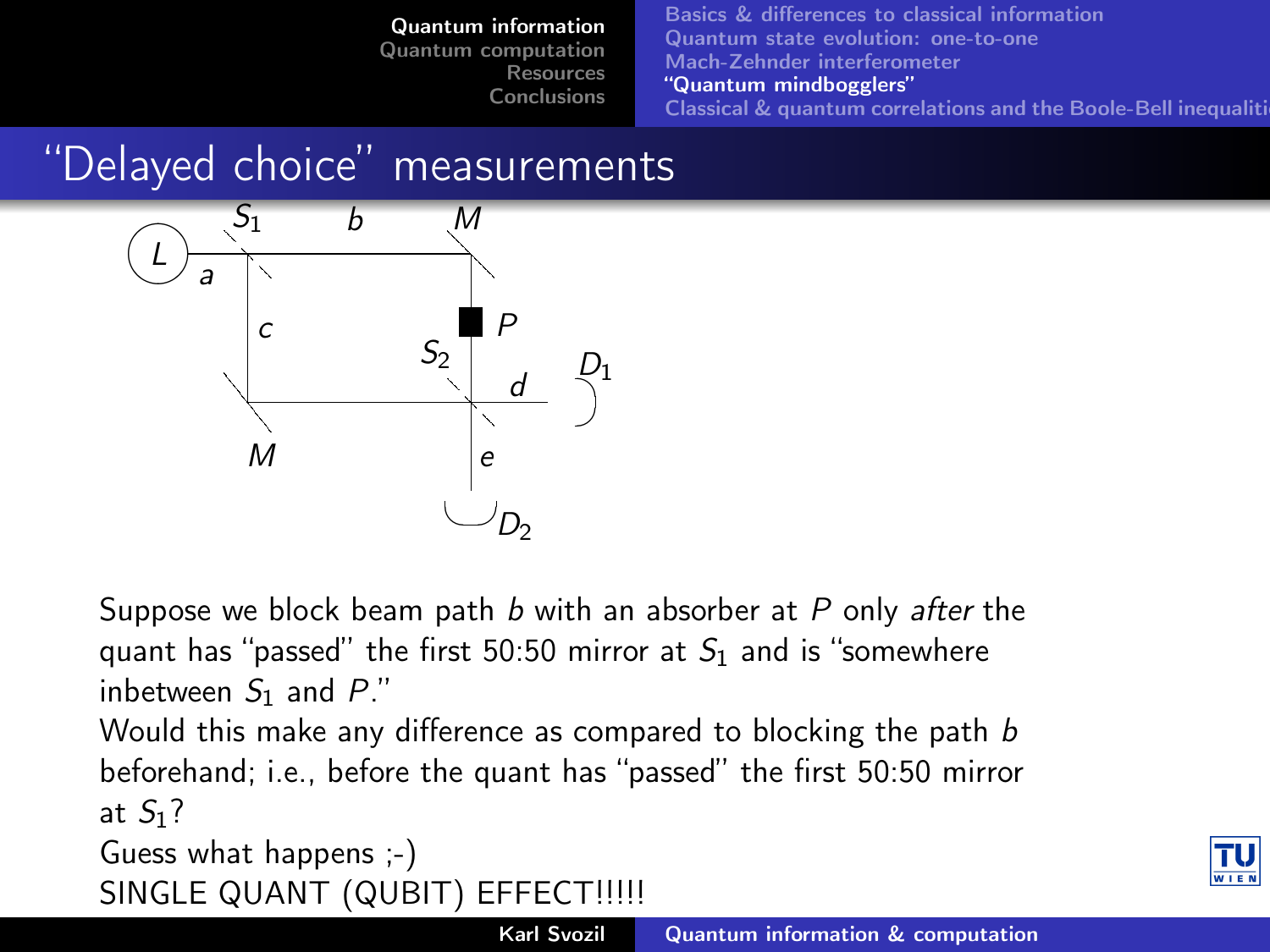[Quantum information](#page-2-0) [Quantum computation](#page-17-0) [Resources](#page-31-0) [Conclusions](#page-32-0) [Basics & differences to classical information](#page-2-0) [Quantum state evolution: one-to-one](#page-4-0) [Mach-Zehnder interferometer](#page-6-0) ["Quantum mindbogglers"](#page-9-0) [Classical & quantum correlations and the Boole-Bell inequalitie](#page-11-0)s



- $\triangleright$  Two measurement directions a and b of two dichotomic observables with values "-1" and "1" at two spatially separated locations.
- $\triangleright$  The measurement direction a at "Alice's location" is unknown to an observer "Bob" measuring b and vice versa.
- A two-particle correlation function  $E(\theta)$  with  $\theta = |a b|$  is defined by averaging the product of the outcomes  $O(a)_i$ ,  $O(b)_i \in -1, 1$  in the *i*th experiment; i.e.,  $E(\theta) = (1/N) \sum_{i=1}^{N} O(a_i i O(b_i).$

<span id="page-11-0"></span>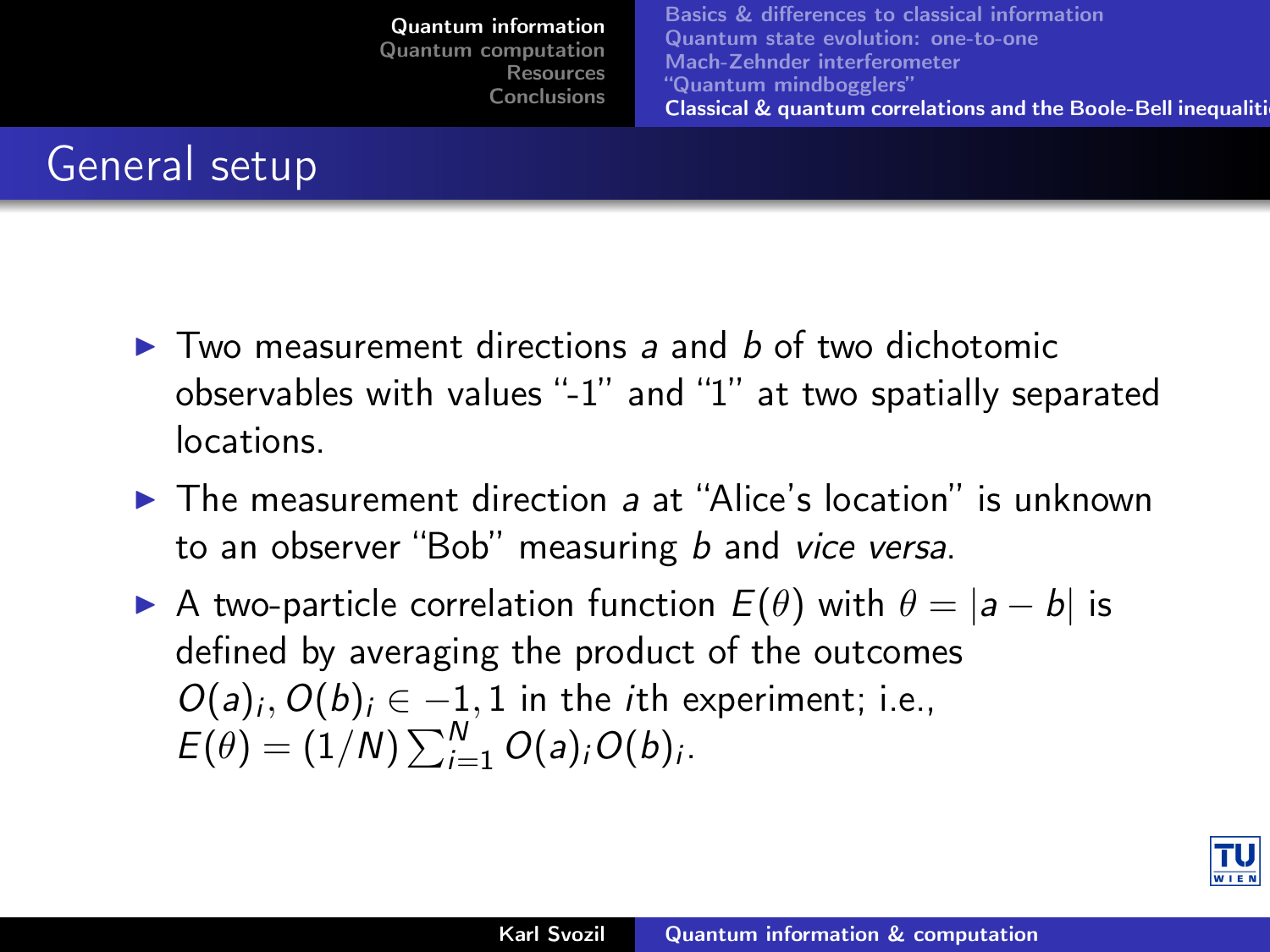[Quantum information](#page-2-0) [Quantum computation](#page-17-0) [Resources](#page-31-0) [Conclusions](#page-32-0) [Basics & differences to classical information](#page-2-0) [Quantum state evolution: one-to-one](#page-4-0) [Mach-Zehnder interferometer](#page-6-0) ["Quantum mindbogglers"](#page-9-0) [Classical & quantum correlations and the Boole-Bell inequalitie](#page-11-0)s

# Classical correlations for two-particle "perfectly correlated" state

Assume uniform distribution of (opposite) "angular momentum" of the two particles; Alice measuring along angle a, Bob measuring along b:

$$
E(a,b) = \frac{A_+(a,b)-A_-(a,b)}{2\pi} = \frac{2A_+(a,b)-2\pi}{2\pi} = \frac{2}{\pi}|a-b|-1 = \frac{2}{\pi}\theta - 1
$$



TU<br>"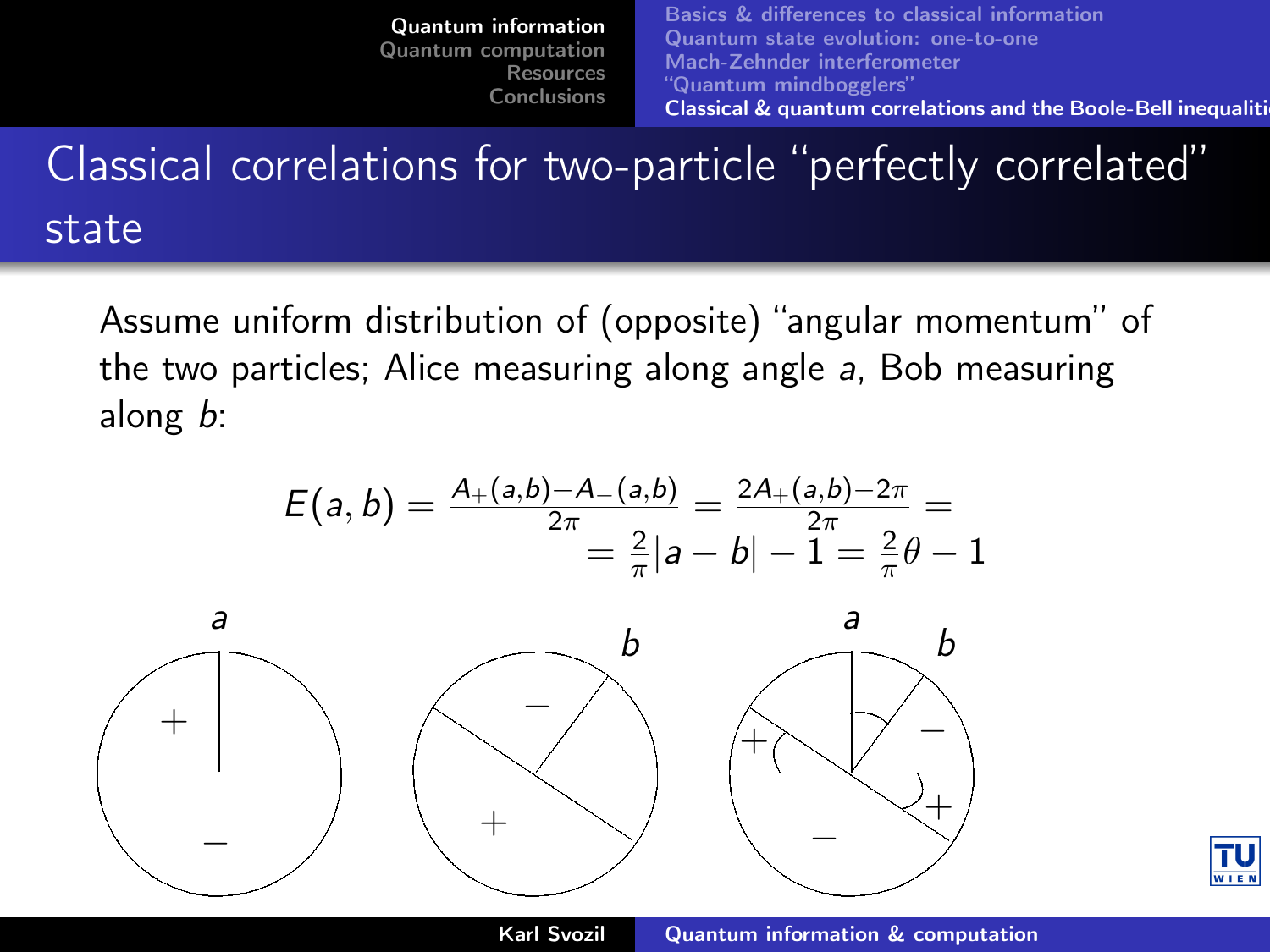[Quantum information](#page-2-0) [Quantum computation](#page-17-0) [Resources](#page-31-0) [Conclusions](#page-32-0) [Basics & differences to classical information](#page-2-0) [Quantum state evolution: one-to-one](#page-4-0) [Mach-Zehnder interferometer](#page-6-0) ["Quantum mindbogglers"](#page-9-0) Classical & quantum correlations and the Boole-Bell inequaliti

Quantum correlations for two-particle singlet state

$$
E(\theta) = 3/[j(j+1)]C(\theta)
$$

with non-normalized

$$
C(\theta) = \langle J = 0, M = 0 | \alpha \cdot \hat{J}^{A} \otimes \beta \cdot \hat{J}^{B} | J = 0, M = 0 \rangle
$$
  
\n
$$
= \sum_{m,m'} \langle 00 | jm, j - m \rangle \langle jm', j - m' | 00 \rangle \times
$$
  
\n
$$
\times^{A} \langle jm |^{B} \langle j - m | \alpha \cdot \hat{J}^{A} \otimes \beta \cdot \hat{J}^{B} | jm' \rangle^{A} | j - m' \rangle^{B}
$$
  
\n
$$
= \sum_{m,m'} \langle 00 | jm, j - m \rangle \langle jm', j - m' | 00 \rangle \times
$$
  
\n
$$
\times \langle jm | \alpha \cdot \hat{J}^{A} | jm' \rangle \langle j - m | \beta \cdot \hat{J}^{B} | j - m' \rangle
$$
  
\n
$$
= \sum_{m,m'} \frac{(-1)^{j-m}(-1)^{j-m'}}{2j+1} \langle jm | \hat{J}^{A}_{z} | jm' \rangle \langle j - m | \beta \cdot \hat{J}^{B} | j - m' \rangle
$$
  
\n
$$
= \sum_{m,m'} \frac{(-1)^{j-m}(-1)^{j-m'}}{2j+1} m \delta_{mm'} \langle j - m | \beta \cdot \hat{J}^{B} | j - m' \rangle
$$
  
\n
$$
= \sum_{m} m \frac{(-1)^{2j-2m}}{2j+1} \langle j - m | \beta \cdot \hat{J}^{B} | j - m \rangle = \frac{1}{2j+1} \sum_{m} -m^{2} \beta_{z} = -\frac{1}{2j+1} \cos \theta \sum_{m=-j}^{j} m^{2} \quad \text{for } 0 \le \theta \le \pi
$$
  
\n
$$
= -\frac{j(j+1)}{3} \cos \theta \quad \text{for } 0 \le \theta \le \pi
$$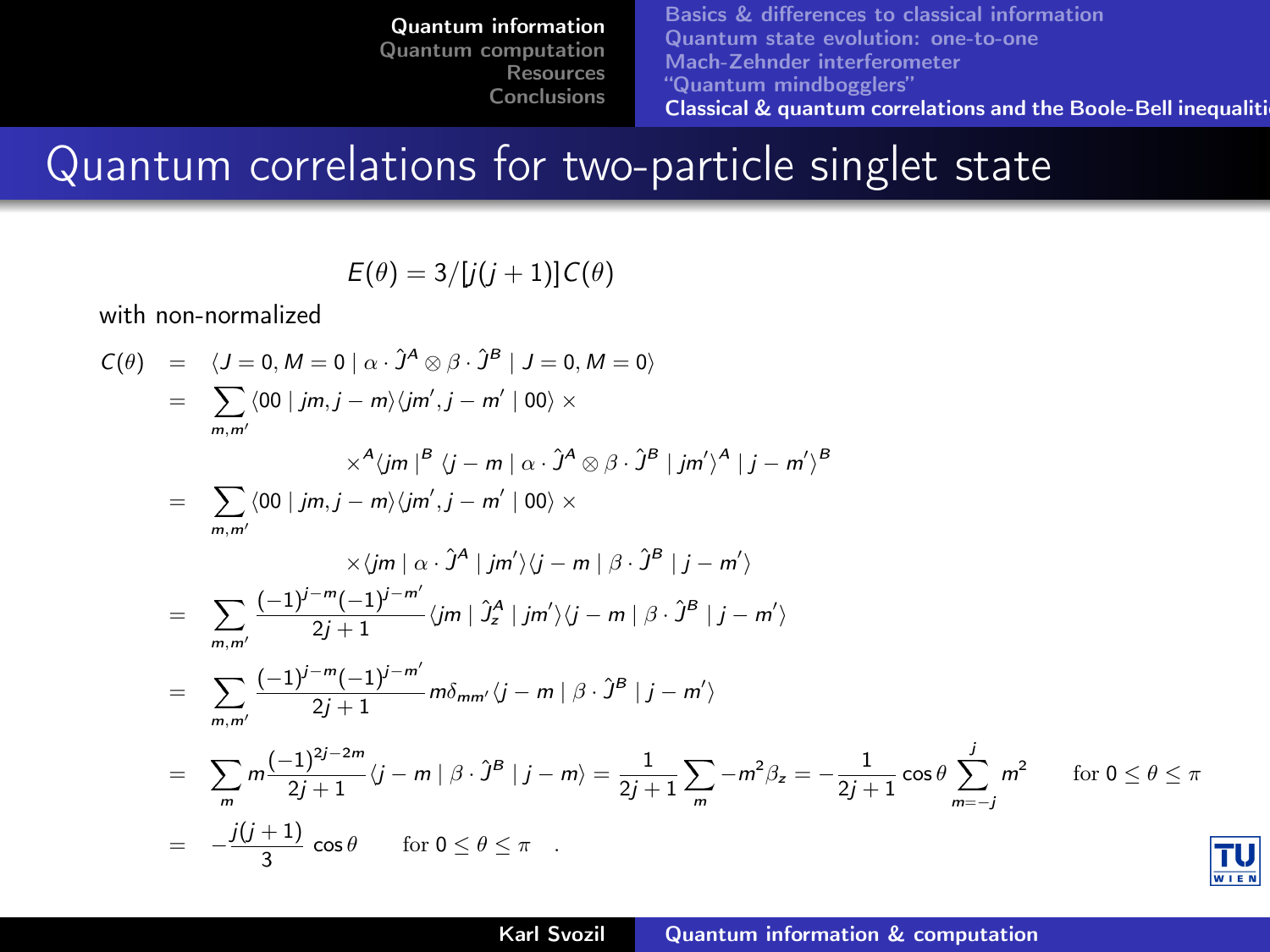[Quantum information](#page-2-0) [Quantum computation](#page-17-0)

[Resources](#page-31-0) [Conclusions](#page-32-0) [Basics & differences to classical information](#page-2-0) [Quantum state evolution: one-to-one](#page-4-0) [Mach-Zehnder interferometer](#page-6-0) ["Quantum mindbogglers"](#page-9-0) Classical & quantum correlations and the Boole-Bell inequaliti

## Two-particle correlations cntd.



More anti-coincidences of detector clicks between  $0 < \theta < \pi/2$ ; more coincidences of detector clicks between  $\pi/2 < \theta < \pi$ ; same-as-classical and quantum for  $\theta = 0, \pi/2, \pi$ .

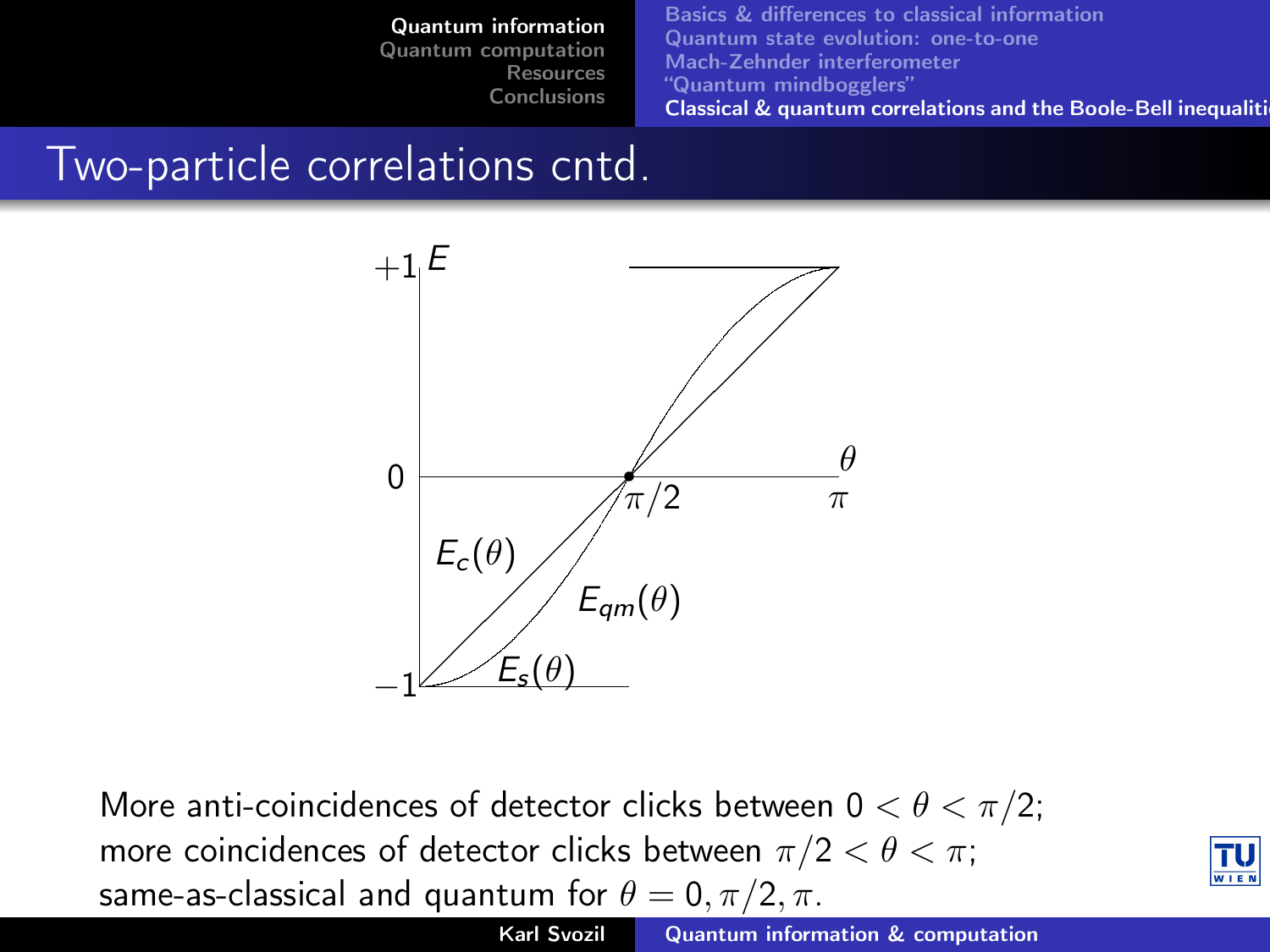[Basics & differences to classical information](#page-2-0) [Quantum state evolution: one-to-one](#page-4-0) [Mach-Zehnder interferometer](#page-6-0) ["Quantum mindbogglers"](#page-9-0) [Classical & quantum correlations and the Boole-Bell inequalitie](#page-11-0)s

# Boole-Bell-type inequalities

- $\triangleright$  Would you believe that (i) it rains in Vienna with probability 80%; (ii) it rains in Budapest with probability 80%; (i)&(ii) it rains in Vienna & jointly in Budapest with probability 0.1% ? Exactly when would you start believing me?
- ▶ Around 1860 Boole: "conditions of possible experience" (in "Laws of Thought")
- $\triangleright$  Around 1965 Bell: similar inequalities as classical bounds for probabilities of joint events.
- ▶ Pitowsky & others: geometric interpretation as "inside-outside" conditions with regards to faces of correlation polytopes: Take all possibilities of classical events. Take their joints. Interpret the entries in the truth tables as vectors in a vector space. These vectors form the vertices of a "correlation polytope" formed by the convex sum. The surface of this polytope represents all classical probability distributions. The faces of this polytope form the inside–outside relations. They are represented by Boole-Bell inequalities.

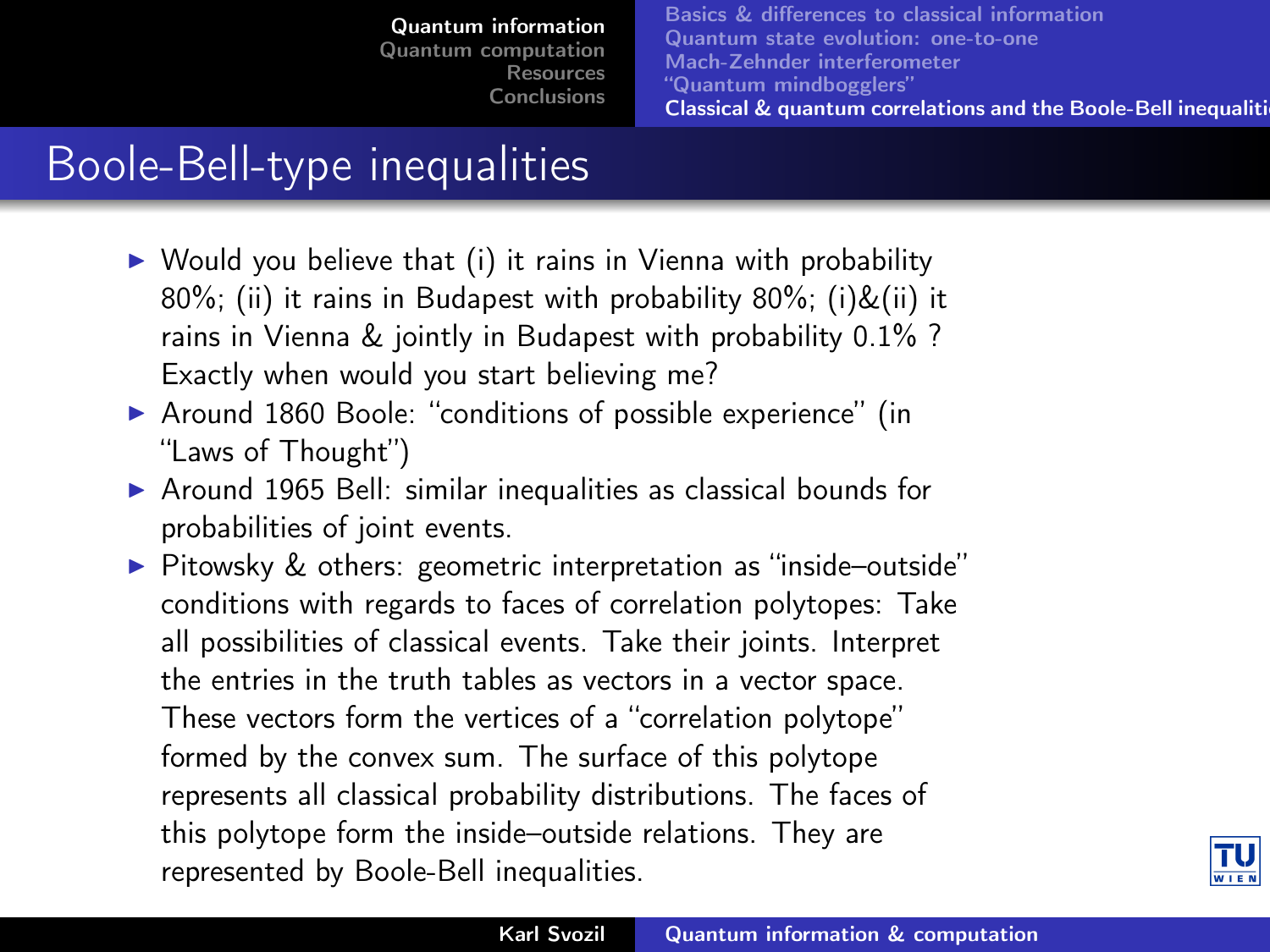[Basics & differences to classical information](#page-2-0) [Quantum state evolution: one-to-one](#page-4-0) [Mach-Zehnder interferometer](#page-6-0) ["Quantum mindbogglers"](#page-9-0) [Classical & quantum correlations and the Boole-Bell inequalitie](#page-11-0)s

Kochen-Specker theorem & quantum "meaning"

- $\blacktriangleright$  "It is impossible to consistently (re)construct an entire set of quantum properties from its parts. Therefore, a comprehensive list of 'elements of physical reality' cannot exist." Simon Kochen and Ernst P. Specker, "The Problem of Hidden Variables in Quantum Mechanics," Journal of Mathematics and Mechanics 17(1), pp.59-87 (1967) Review in Karl Svozil, "Quantum Logic," (Springer, Singapore,1998)
- ▶ Feynman: "Nobody understands quantum mechanics." (in "The Character of Physical Law")
- $\blacktriangleright$  Is it useless to even think about possible interpretations of the formalism; even more so to go beyond the quantum? Will the human mine ever transcend the quantum world? Strong anti-rationalist tendencies (Bohr, Heisenberg,... versus Einstein, Schrödinger, De Broglie, ...).

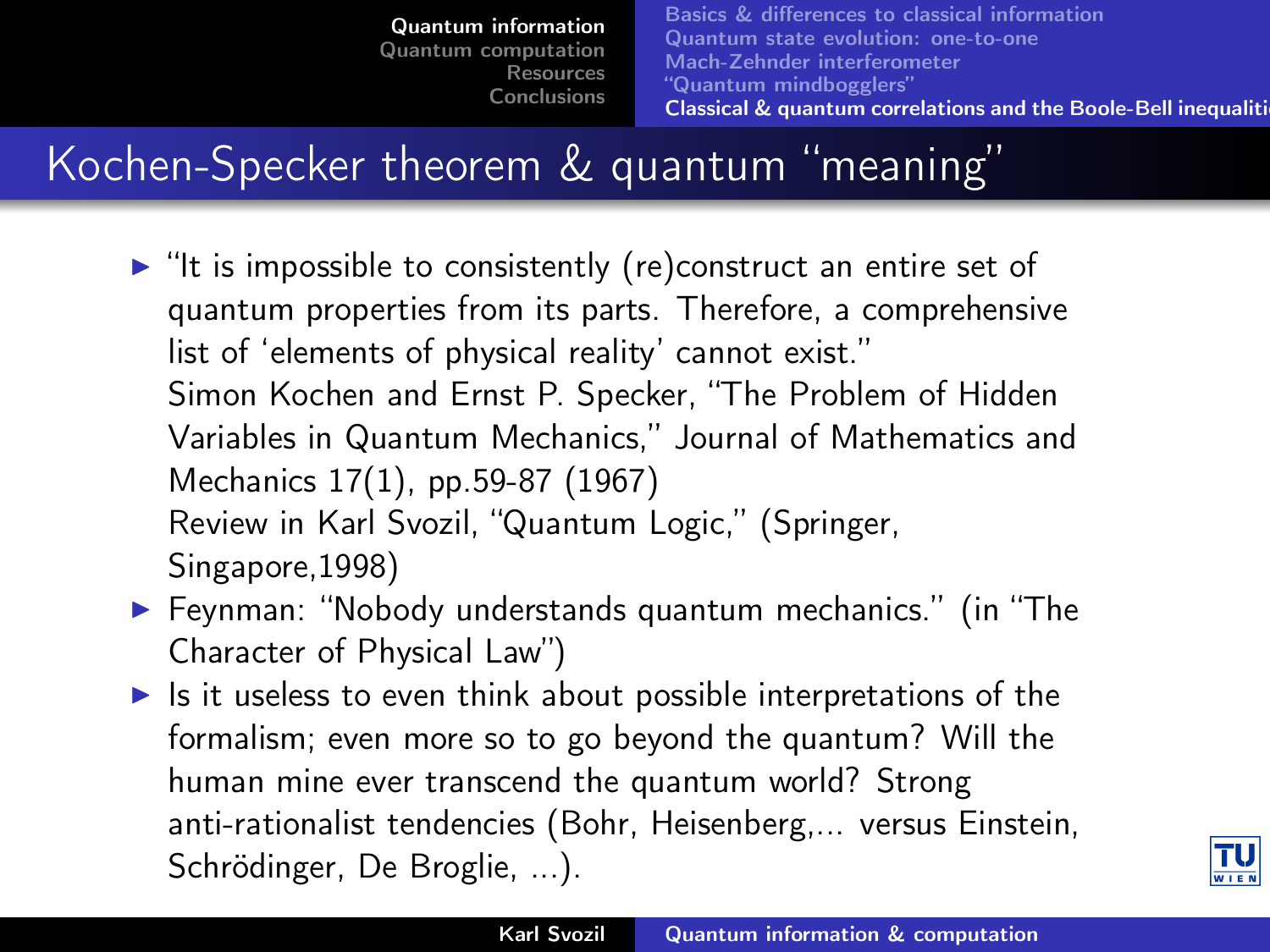[No-cloning \(no-copy\) theorem](#page-17-0) [Visions of parallelism & interference](#page-19-0) [Deutsch algorithm: parity of a function of one bit](#page-20-0) [Quantum cryptography & man-in-the-middle attacks](#page-27-0)

#### Reversible, one-to-one computation



The lowest "root" represents the initial state interpretable as program. Forward computation represents upwards motion through a sequence of states represented by open circles. Different symbols  $p_i$  correspond to different initial states, that is, different programs. a) One-to-one computation. b) Many-to-one junction which is information discarding. Several computational paths, moving upwards, merge into one. c) One-to-many computation is allowed only if no information is created and discarded; e.g., in copy-type operations on blank memory.

<span id="page-17-0"></span>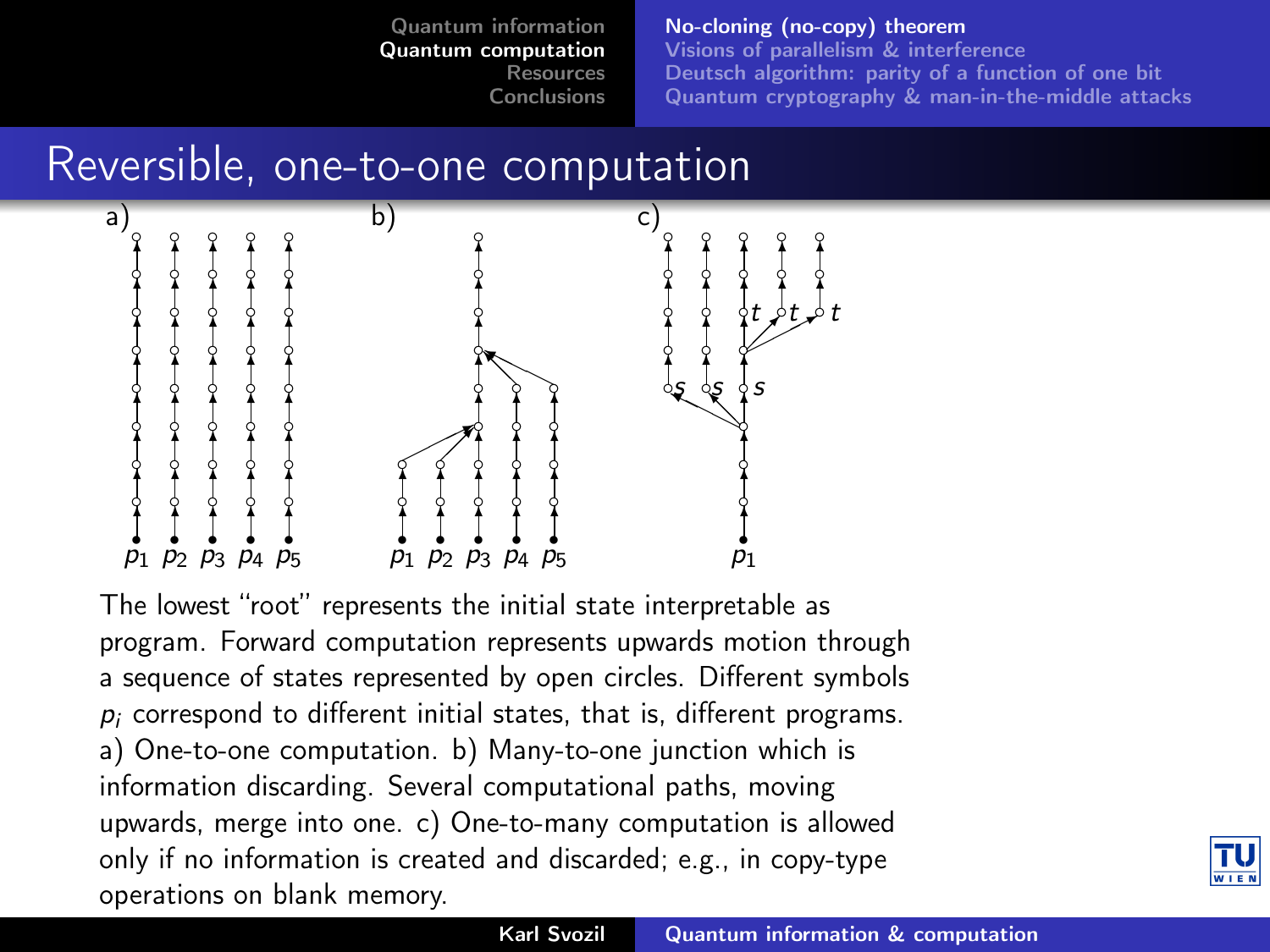[No-cloning \(no-copy\) theorem](#page-17-0) [Visions of parallelism & interference](#page-19-0) [Deutsch algorithm: parity of a function of one bit](#page-20-0) [Quantum cryptography & man-in-the-middle attacks](#page-27-0)

No-cloning (no-copy) theorem

 $\blacktriangleright$  Ideally, a perfect gcopy device A, acting upon an arbitrary state  $\psi$  and some arbitrary blank state b, would do this:

 $\psi \otimes |b\rangle \otimes |A_i\rangle \longrightarrow \psi \otimes \psi \otimes |A_f\rangle.$ 

 $\triangleright$  Suppose it would copy the two "quasi-classical" state "+" and "−" accordingly:

 $|+, b, A_i\rangle \longrightarrow |+, +, A_f\rangle, \qquad |-, b, A_i\rangle \longrightarrow |-, -, A_f\rangle.$ 

 $\triangleright$  By the linearity of quantum mechanics, the state  $\frac{1}{\sqrt{2}}(|+\rangle + |-\rangle)$  is copied according to

$$
\frac{1}{\sqrt{2}}(|+\rangle+|-\rangle) \otimes |b,A_i\rangle \longrightarrow \frac{1}{\sqrt{2}}(|+,+,A_f\rangle+|-,-,A_f\rangle)
$$

$$
\neq \frac{1}{\sqrt{2}}(|+\rangle + |-\rangle) \otimes \frac{1}{\sqrt{2}}(|+\rangle + |-\rangle) \otimes |A_i\rangle.
$$

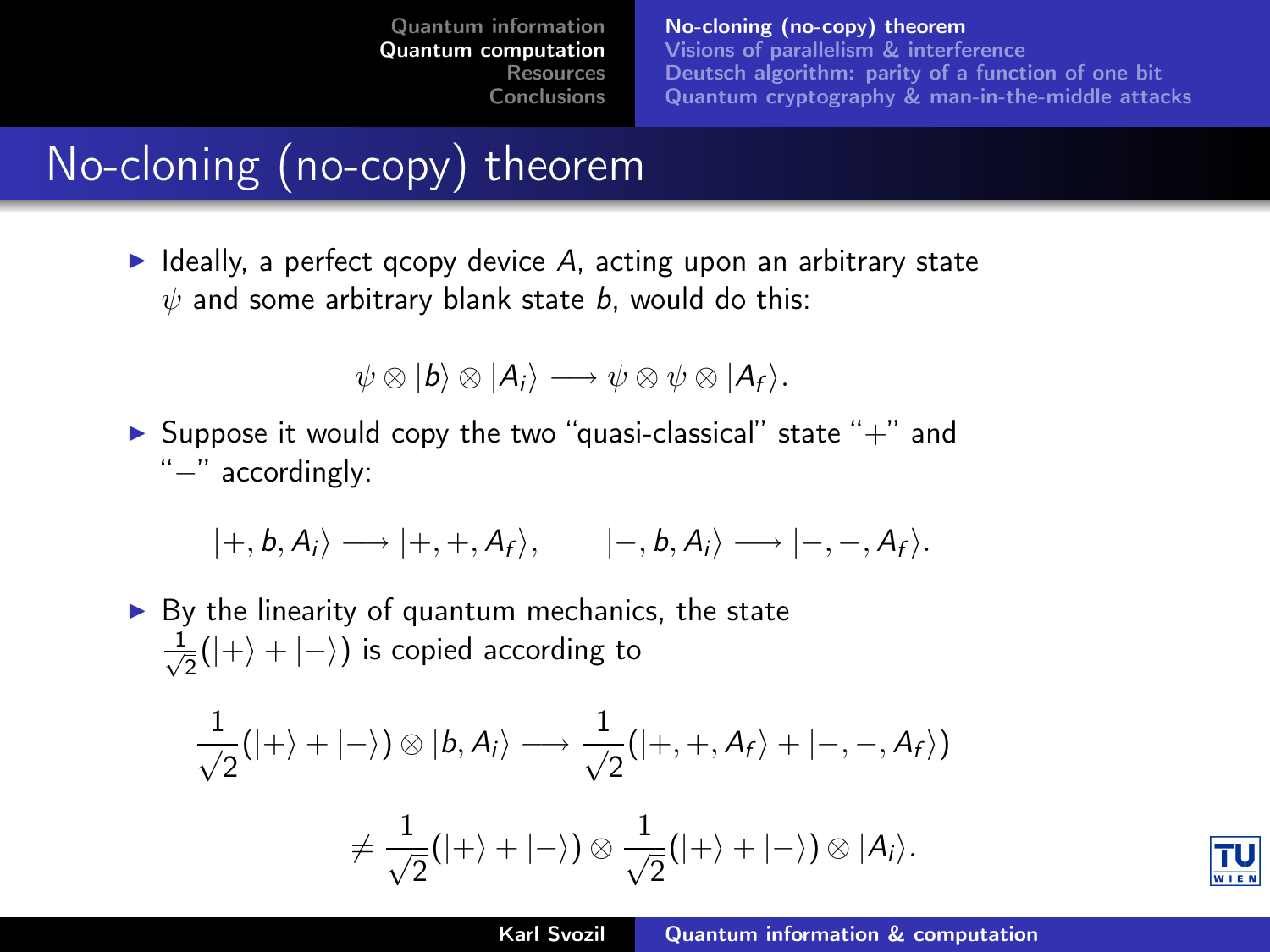[No-cloning \(no-copy\) theorem](#page-17-0) [Visions of parallelism & interference](#page-19-0) [Deutsch algorithm: parity of a function of one bit](#page-20-0) [Quantum cryptography & man-in-the-middle attacks](#page-27-0)

# Visions of parallelism & interference

- $\triangleright$  A single qubit "embodies" two classically contradictory states at once. This is the basis of "quantum parallelism."
- $\triangleright$  n single qubits "embody" 2<sup>n</sup> classically contradictory states at once. A linear increase of quantum information is associated with an exponential increase of embodied classically states – "quantum parallelism."
- $\blacktriangleright$  The information in N qubits can be coded in a "distributed" ("entangled") manner, such that measurement of a single qubit "destroys" this information and makes a readout impossible.
- $\triangleright$  Encoding of a classical decision problem by
	- $\triangleright$  "folding" a quantum state as a coherent superposition of all (contradictory) classical cases
	- $\triangleright$  processing this coherent superposition; and finally
	- $\blacktriangleright$  "unfolding" the processed state properly such that a readout of the unfolded state presents the solution to the decision problem (equivalent to a state identification).

<span id="page-19-0"></span>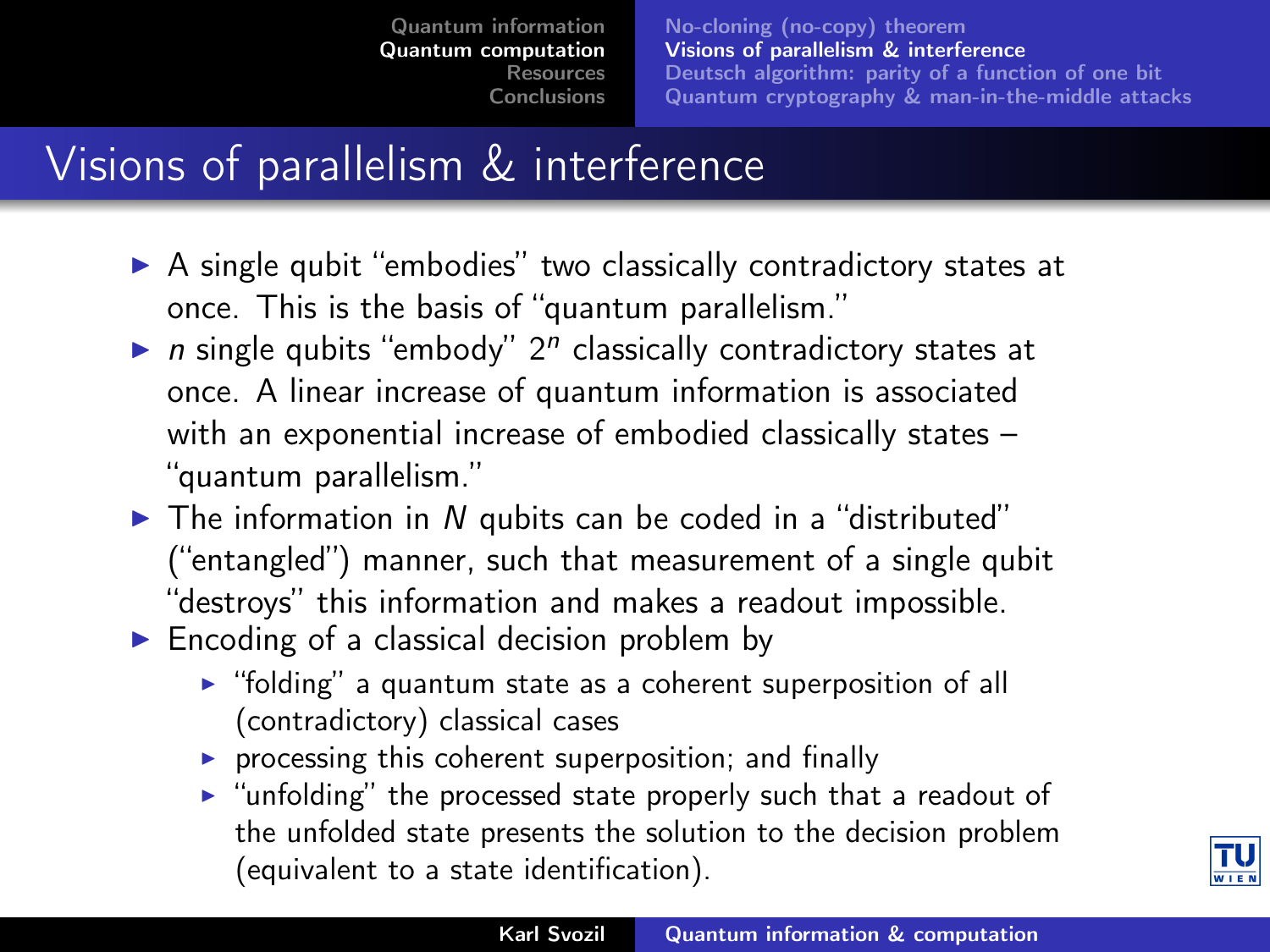[No-cloning \(no-copy\) theorem](#page-17-0) [Visions of parallelism & interference](#page-19-0) [Deutsch algorithm: parity of a function of one bit](#page-20-0) [Quantum cryptography & man-in-the-middle attacks](#page-27-0)

Deutsch algorithm: parity of a function of one bit

| f              | 0 | 1 |
|----------------|---|---|
| $f_{0}$        | 0 | 0 |
| $f_1$          | 0 | 1 |
| f <sub>2</sub> | 1 | 0 |
| $f_3$          | 1 |   |

Table: The binary functions of one bit considered in Deutsch's problem.

<span id="page-20-0"></span>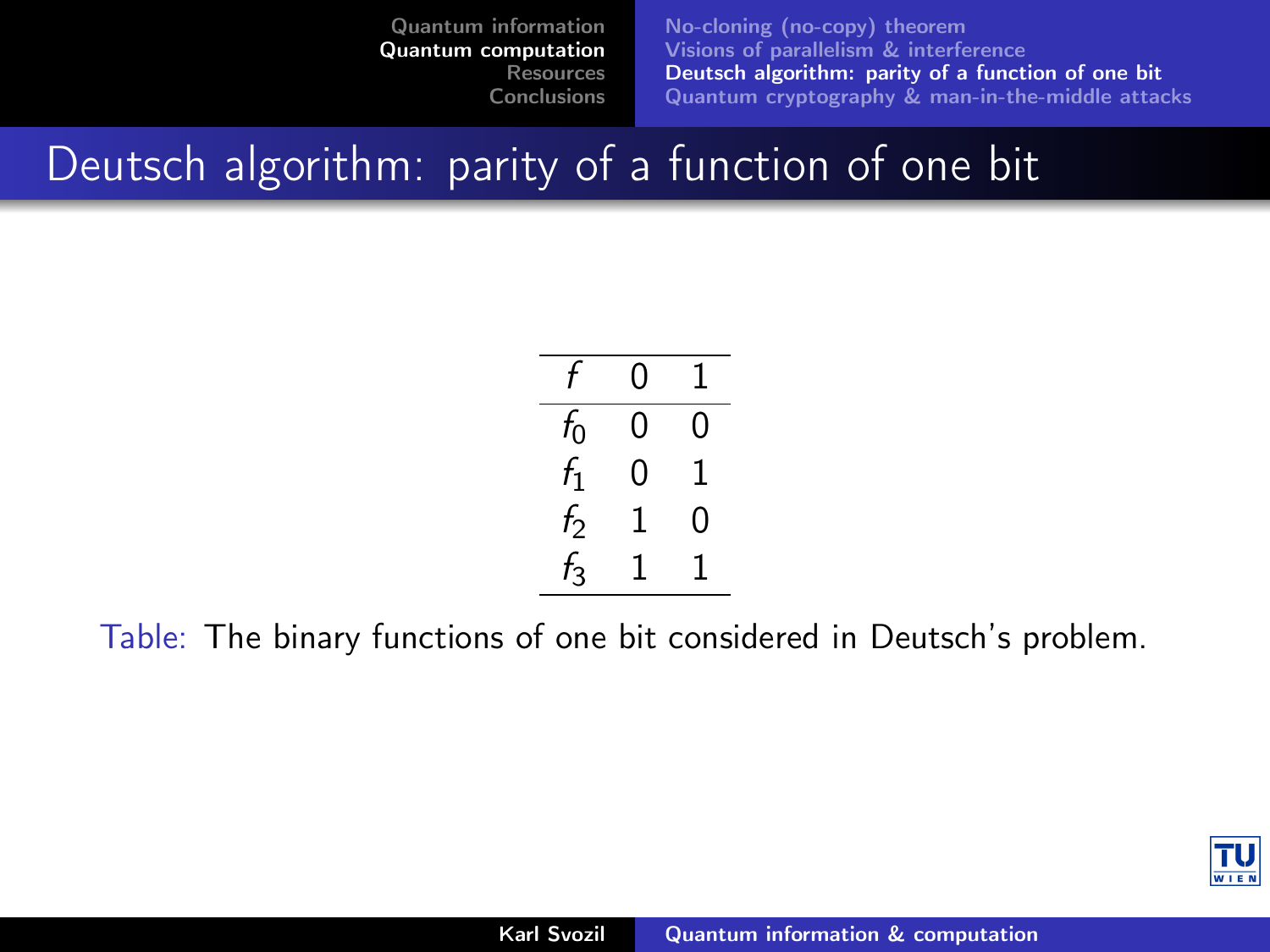[No-cloning \(no-copy\) theorem](#page-17-0) [Visions of parallelism & interference](#page-19-0) [Deutsch algorithm: parity of a function of one bit](#page-20-0) [Quantum cryptography & man-in-the-middle attacks](#page-27-0)

Interlude: definition of elementary unitary operations on single bits

$$
\mathbf{X} = \begin{pmatrix} 0 & 1 \\ 1 & 0 \end{pmatrix}
$$
 is the *not*-operator  

$$
\mathbf{H} = \frac{1}{\sqrt{2}} \begin{pmatrix} 1 & 1 \\ 1 & -1 \end{pmatrix}
$$
 is the normalized Hadamard matrix

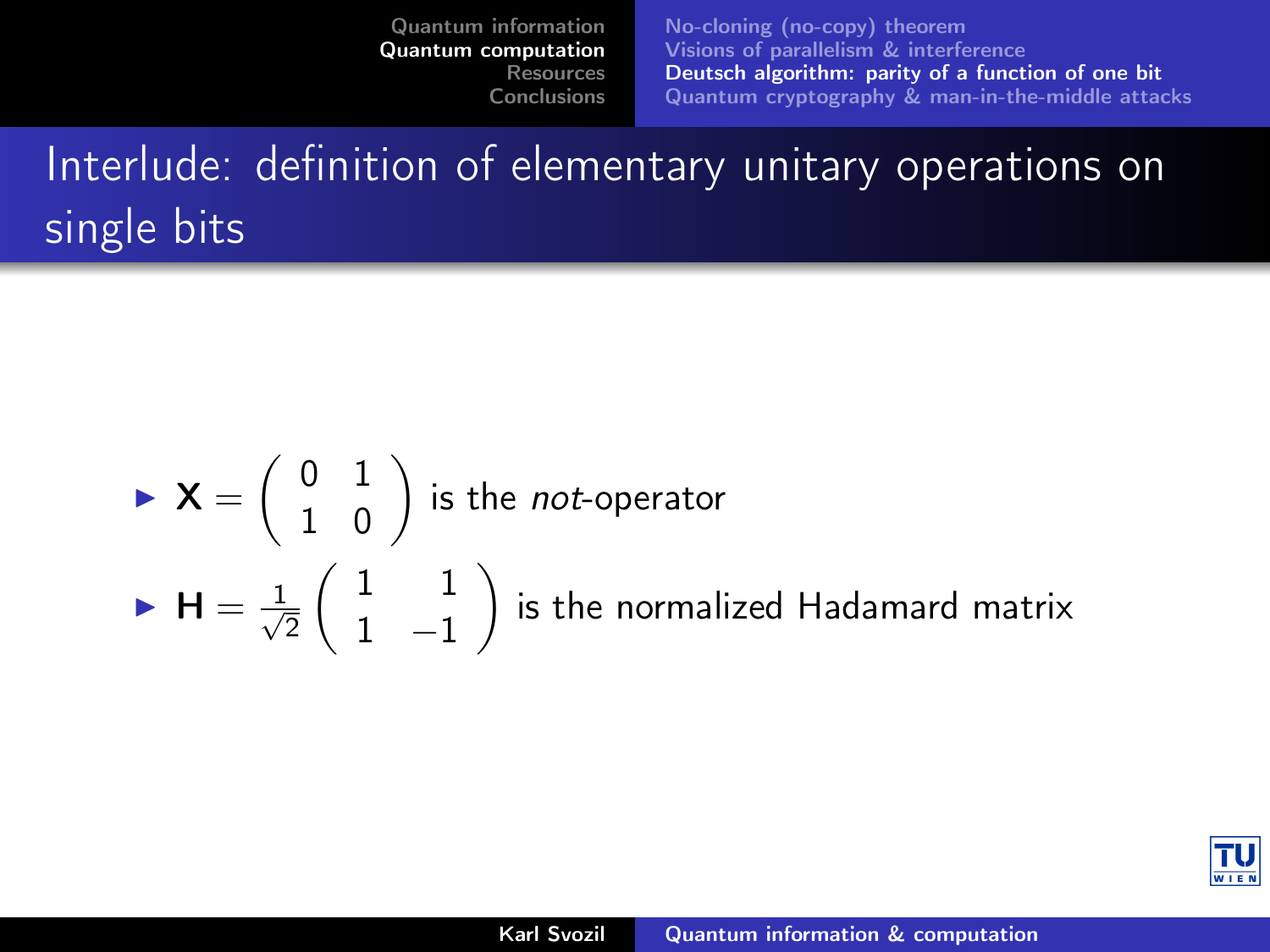[No-cloning \(no-copy\) theorem](#page-17-0) [Visions of parallelism & interference](#page-19-0) [Deutsch algorithm: parity of a function of one bit](#page-20-0) [Quantum cryptography & man-in-the-middle attacks](#page-27-0)

### Three step strategy

- $\blacktriangleright$  First step: unfold the quantum bit
- $\triangleright$  Second step: process the quantum bit
- $\blacktriangleright$  Third step: read out the quantum bit

To preserve reversibility of information processing, start with two bits instead of one (undorgoing an irreversible functional transformation  $f$ ):

$$
\mathbf{U}_f(|x\rangle|y\rangle)=|x\rangle|y\oplus f(x)\rangle
$$

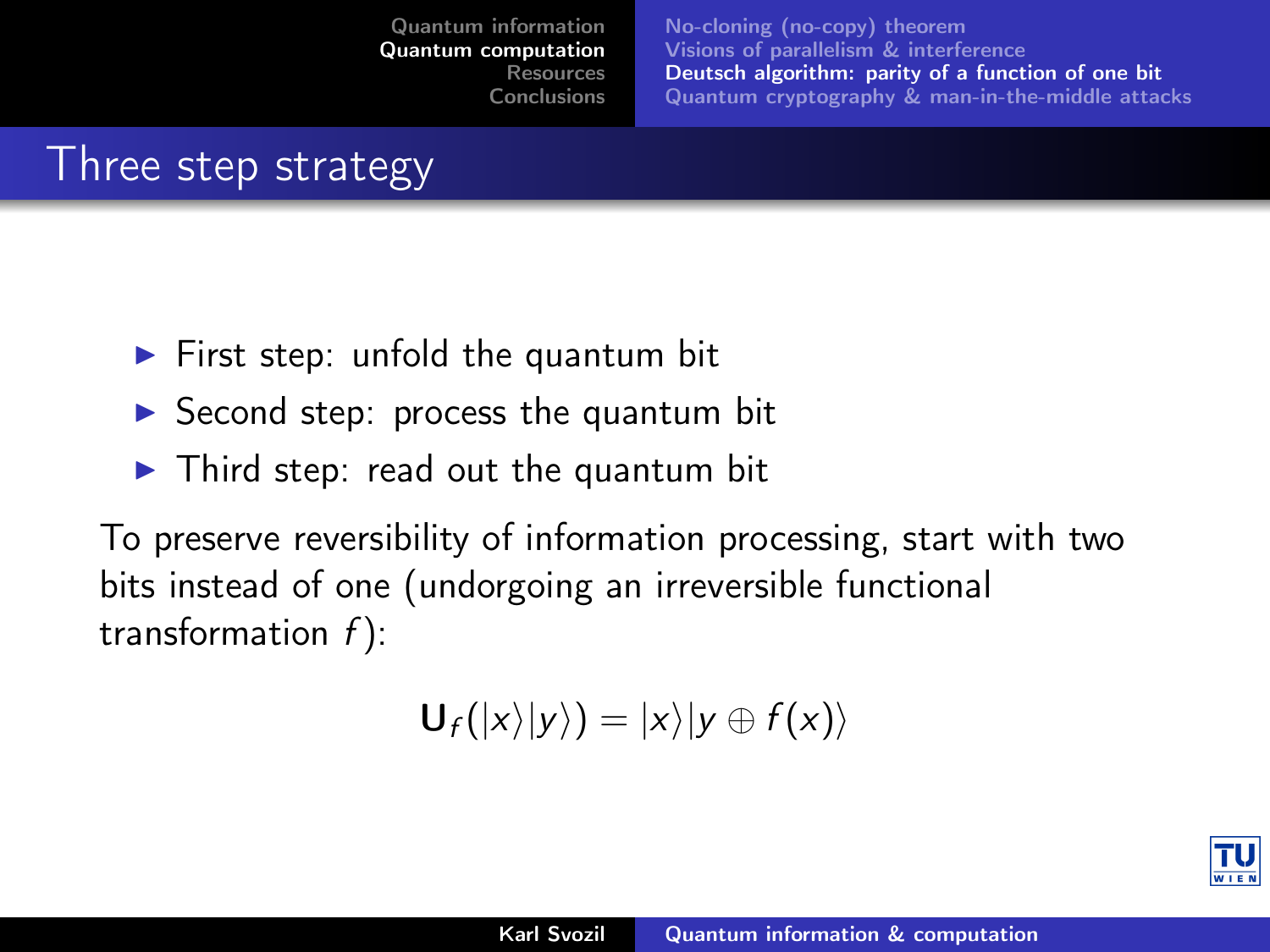[No-cloning \(no-copy\) theorem](#page-17-0) [Visions of parallelism & interference](#page-19-0) [Deutsch algorithm: parity of a function of one bit](#page-20-0) [Quantum cryptography & man-in-the-middle attacks](#page-27-0)

Deutsch algorithm: parity of a function of one bit cntd.

- **►** Start with  $|0\rangle|0\rangle$  [or rather  $(\mathbf{X} \otimes \mathbf{X})(|0\rangle|0\rangle)$  for convenience];
- $\blacktriangleright$  then "unfold" with the two Hadamards  $\blacktriangleright$  H $\triangle$  H:
- $\blacktriangleright$  then apply  $\mathsf{U}_f$

|                   | $\frac{1}{2}$ [ 0\ 0 $\oplus$ $f(0)\rangle$ |   | $ 0\rangle 1 \oplus f(0)\rangle$ | $\overline{\phantom{0}}$ | $ 1\rangle 0 \oplus f(1)\rangle$ | $ 1\rangle  1 \oplus f(1)\rangle]$ |
|-------------------|---------------------------------------------|---|----------------------------------|--------------------------|----------------------------------|------------------------------------|
| $f_0$ : $\psi_1$  | $\frac{1}{2}( 0\rangle 0\rangle$            | - | $ 0\rangle 1\rangle$             | $\overline{\phantom{0}}$ | $ 1\rangle 0\rangle$             | $ 1\rangle  1\rangle)$             |
| $f_1: \psi_2$     | $\frac{1}{2}( 0\rangle 0\rangle$            |   | $ 0\rangle 1\rangle$             | $\overline{\phantom{0}}$ | $ 1\rangle 1\rangle$             | $ 1\rangle 0\rangle)$              |
| $f_2$ : $-\psi_2$ | $\frac{1}{2}( 0\rangle 1\rangle$            |   | $ 0\rangle 0\rangle$             | $\overline{\phantom{0}}$ | $ 1\rangle 0\rangle$             | $ 1\rangle  1\rangle)$             |
| $f_3: -\psi_1$    | $( 0\rangle 1\rangle)$                      | - | $ 0\rangle 0\rangle$             | $\overline{\phantom{0}}$ | $1\rangle$  1)                   | $ 1\rangle 0\rangle)$              |

Table: State evolution of  $U_f (H \otimes H)(X \otimes X)(|0\rangle|0\rangle)$  for the four functions  $f_0$ ,  $f_1$ ,  $f_2$ ,  $f_3$ . **X** and **H** stand for the not operator and the (normalized) Hadamard transformation.

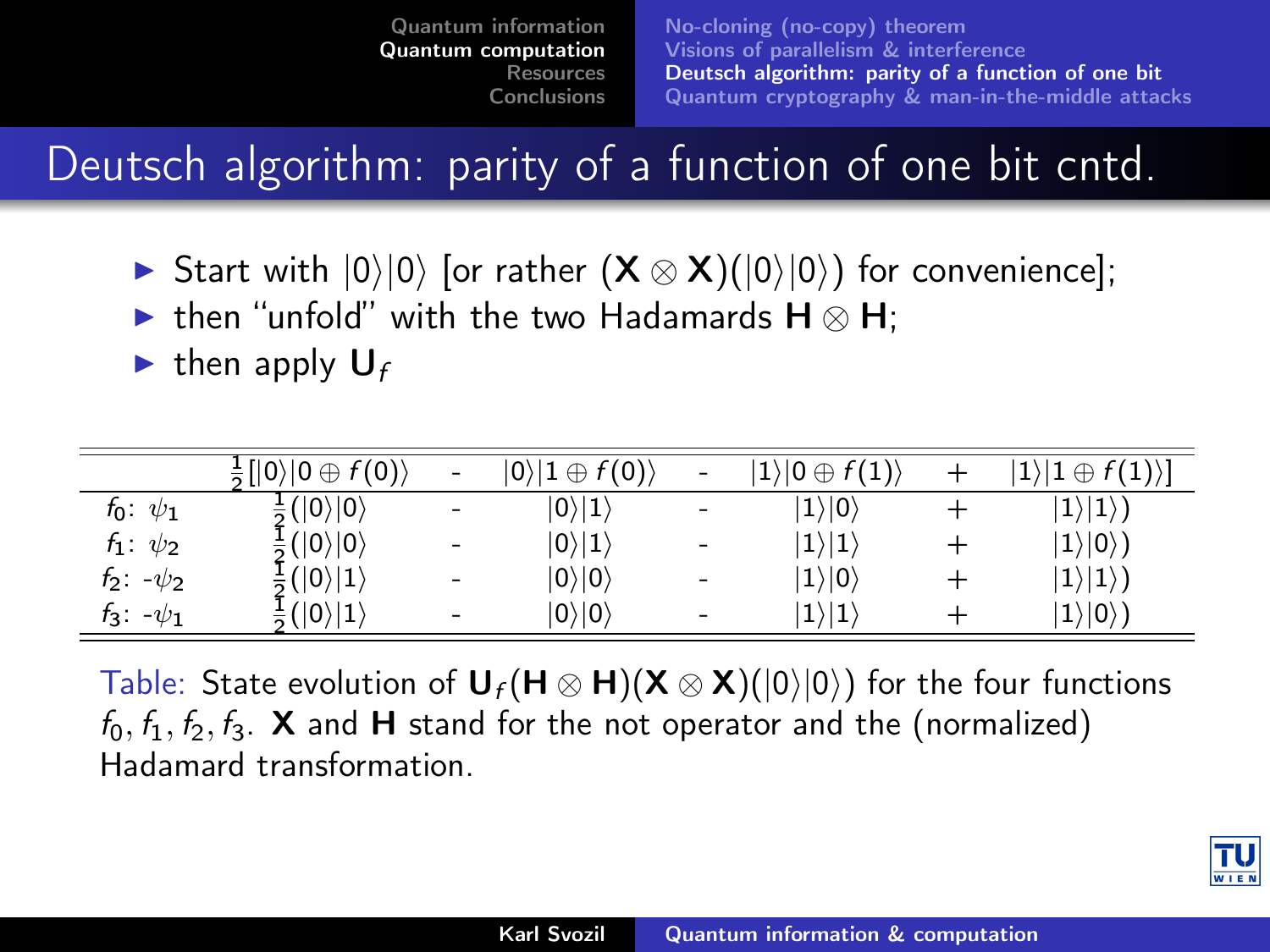[No-cloning \(no-copy\) theorem](#page-17-0) [Visions of parallelism & interference](#page-19-0) [Deutsch algorithm: parity of a function of one bit](#page-20-0) [Quantum cryptography & man-in-the-middle attacks](#page-27-0)

# Third step: Readout & state identification in Deutsch's case

**►** The encoding Ansatz  $U_f$ ( $H \otimes H$ )( $X \otimes X$ )( $|0\rangle|0\rangle$ ), resulting in the two different states

$$
|\psi_1\rangle=\pm\frac{1}{2}(|0\rangle-|1\rangle)(|0\rangle-|1\rangle)\equiv\pm\frac{1}{2}((1,-1)\otimes(1,-1))^{\textstyle\mathcal{T}}=\pm\frac{1}{2}(1,-1,-1,1)^{\textstyle\mathcal{T}}
$$

for  $f_0$  as well as  $f_3$ , and

$$
|\psi_2\rangle=\pm\frac{1}{2}(|0\rangle+|1\rangle)(|0\rangle-|1\rangle)\equiv\pm\frac{1}{2}((1,1)\otimes(1,-1))^{T}=\pm\frac{1}{2}(1,-1,1,-1)^{T}
$$

for  $f_1$  as well as  $f_2$ .

 $\blacktriangleright$  Finally, application of two additional Hadamard-transformations for each one of the two bits yields a representation in the standard computational basis; i.e.,

$$
(\mathbf{H}\otimes\mathbf{H})\mathbf{U}_f(\mathbf{H}\otimes\mathbf{H})(\mathbf{X}\otimes\mathbf{X})(|0\rangle|0\rangle)=\left\{\begin{array}{ll} |1\rangle|1\rangle\equiv(0,0,0,1)^T&\text{for }f(0)=f(1),\\ |0\rangle|1\rangle\equiv(0,1,0,0)^T&\text{for }f(0)\neq f(1).\end{array}\right.
$$

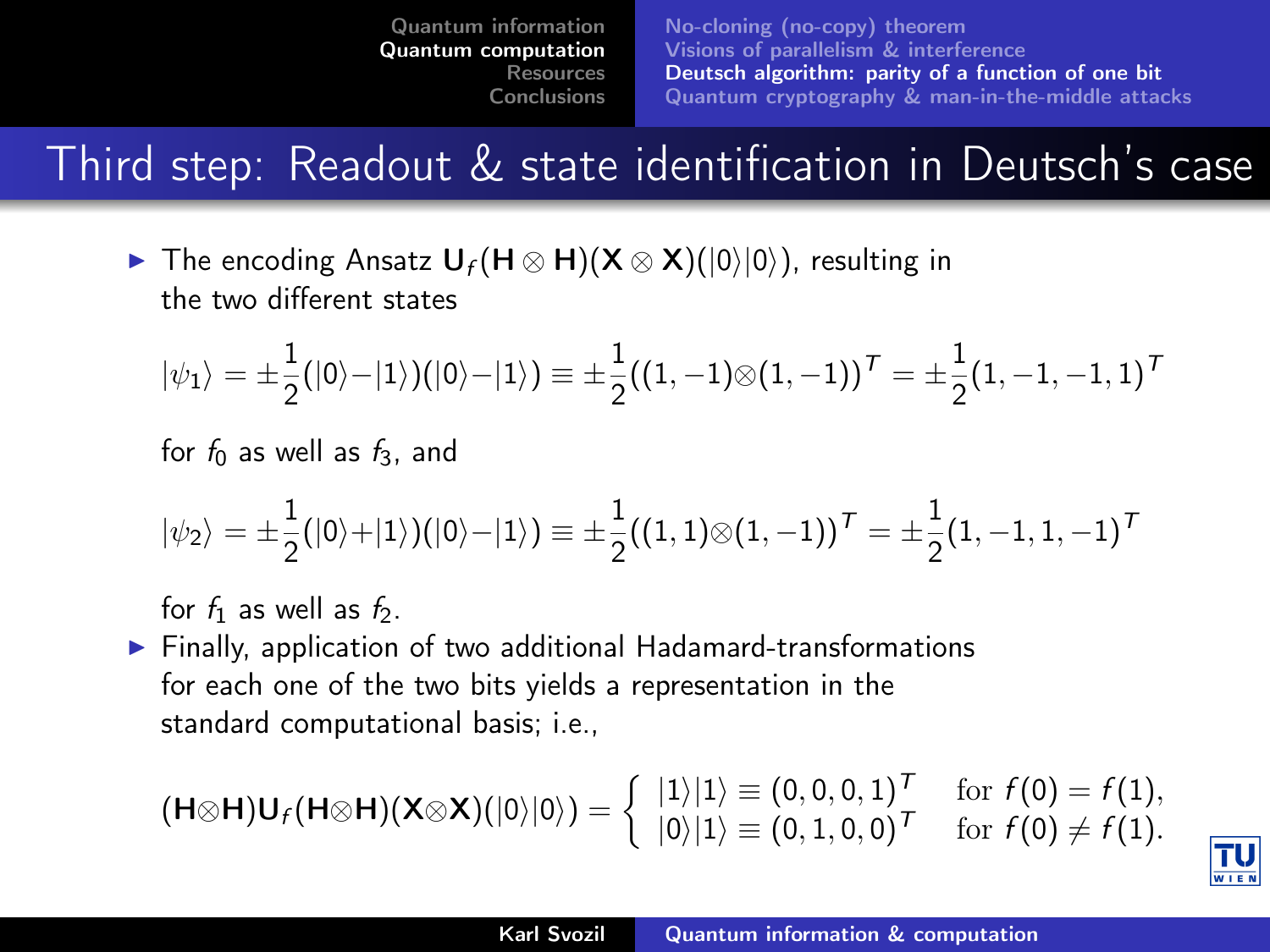[No-cloning \(no-copy\) theorem](#page-17-0) [Visions of parallelism & interference](#page-19-0) [Deutsch algorithm: parity of a function of one bit](#page-20-0) [Quantum cryptography & man-in-the-middle attacks](#page-27-0)

Other speedups incl. factoring & database search

- $\blacktriangleright$  Finding the period of a function, related to prime factorization, related to RSA encryption "Shor's" algorithm.
- $\triangleright$  Finding whether or not a function acquires "1" on an argument space or is "0" everywhere ("database search").
- $\triangleright$  General parity cannot be substantially sped up.

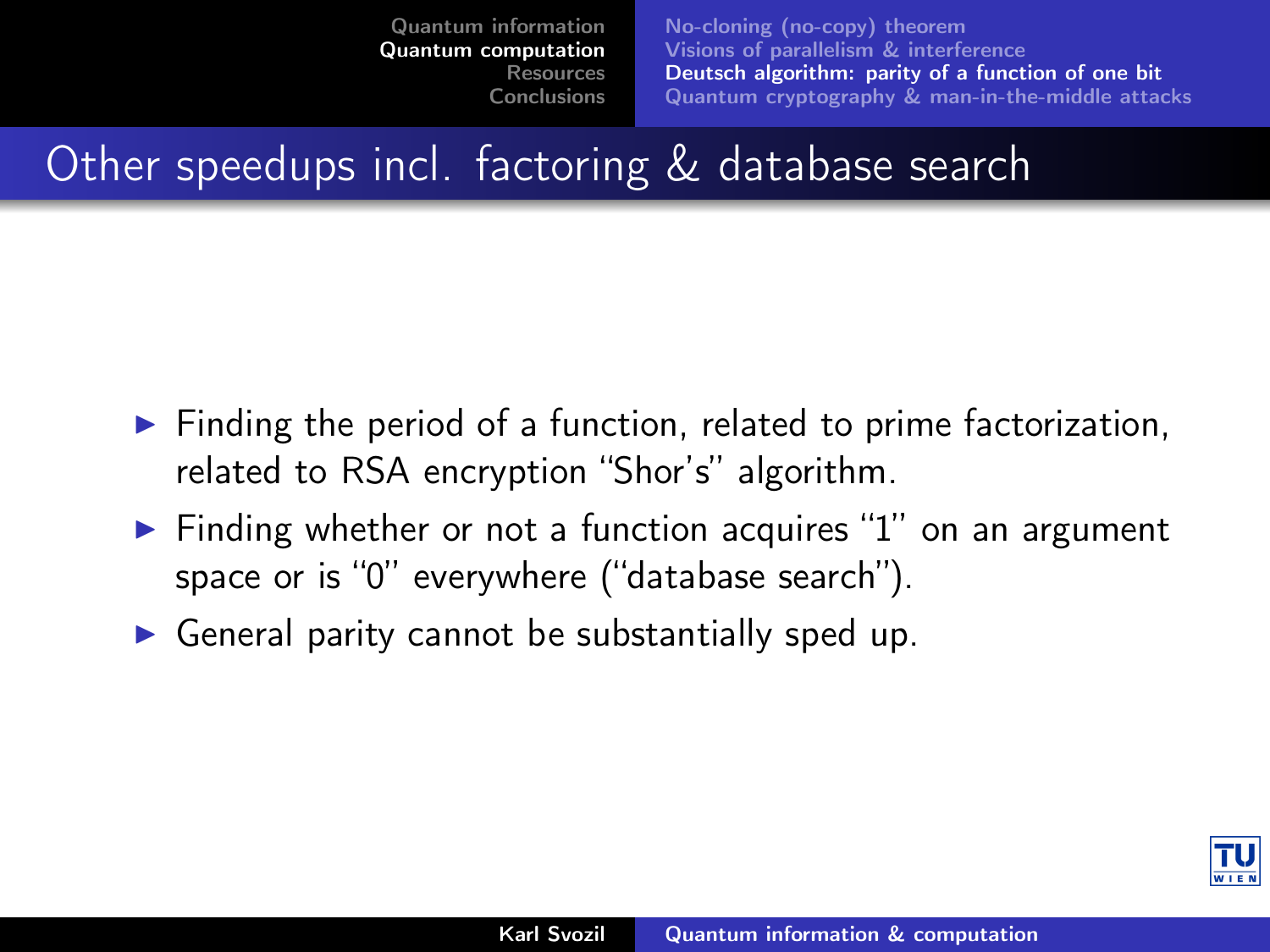[No-cloning \(no-copy\) theorem](#page-17-0) [Visions of parallelism & interference](#page-19-0) [Deutsch algorithm: parity of a function of one bit](#page-20-0) [Quantum cryptography & man-in-the-middle attacks](#page-27-0)

### What may and may not be possible

- $\triangleright$  Speedup for all problems translatable into state identification problems.
- $\triangleright$  Speedup questionable for problems which are classically recursion theoretic hard, such as the Ackermann or the Busy Beaver function.
- $\triangleright$  Still no quantum speedup for NP-complete problems.

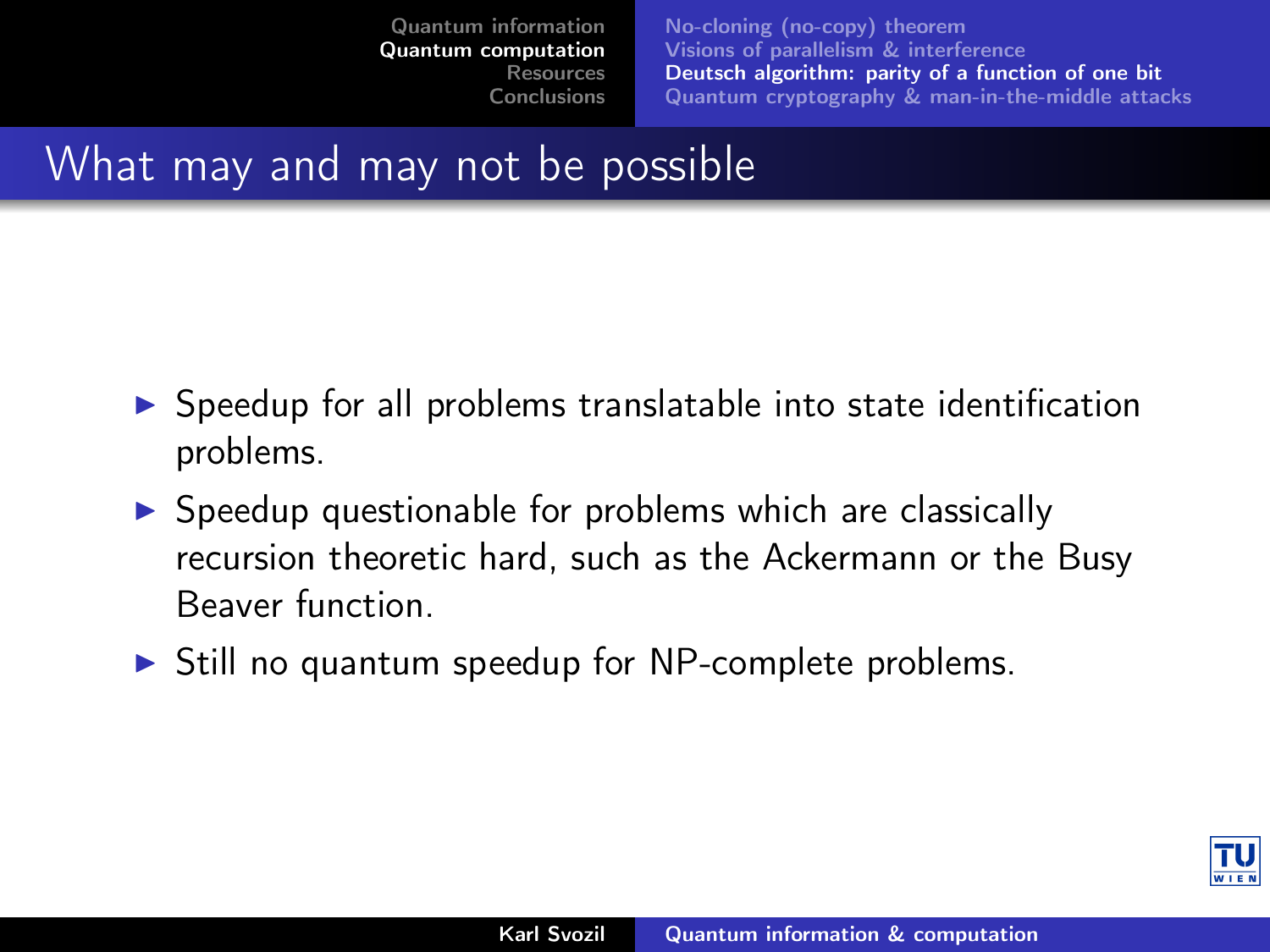[No-cloning \(no-copy\) theorem](#page-17-0) [Visions of parallelism & interference](#page-19-0) [Deutsch algorithm: parity of a function of one bit](#page-20-0) [Quantum cryptography & man-in-the-middle attacks](#page-27-0)



- 1970 Stephen Wiesner, "Conjugate coding:" noisy transmission of two or more "complementary messages" by using single photons in two or more complementary polarization directions/bases.
- 1984 BB84 Protocol: key growing via quantum channel & additional classical bidirectional communication channel
- 1989 First realization by Bennett et al. at 1989 IBM Yorktown Heights, 1993 by Gisin across Lake Geneva, 2003-present DARPA Network Boston (permanent real-time).

<span id="page-27-0"></span>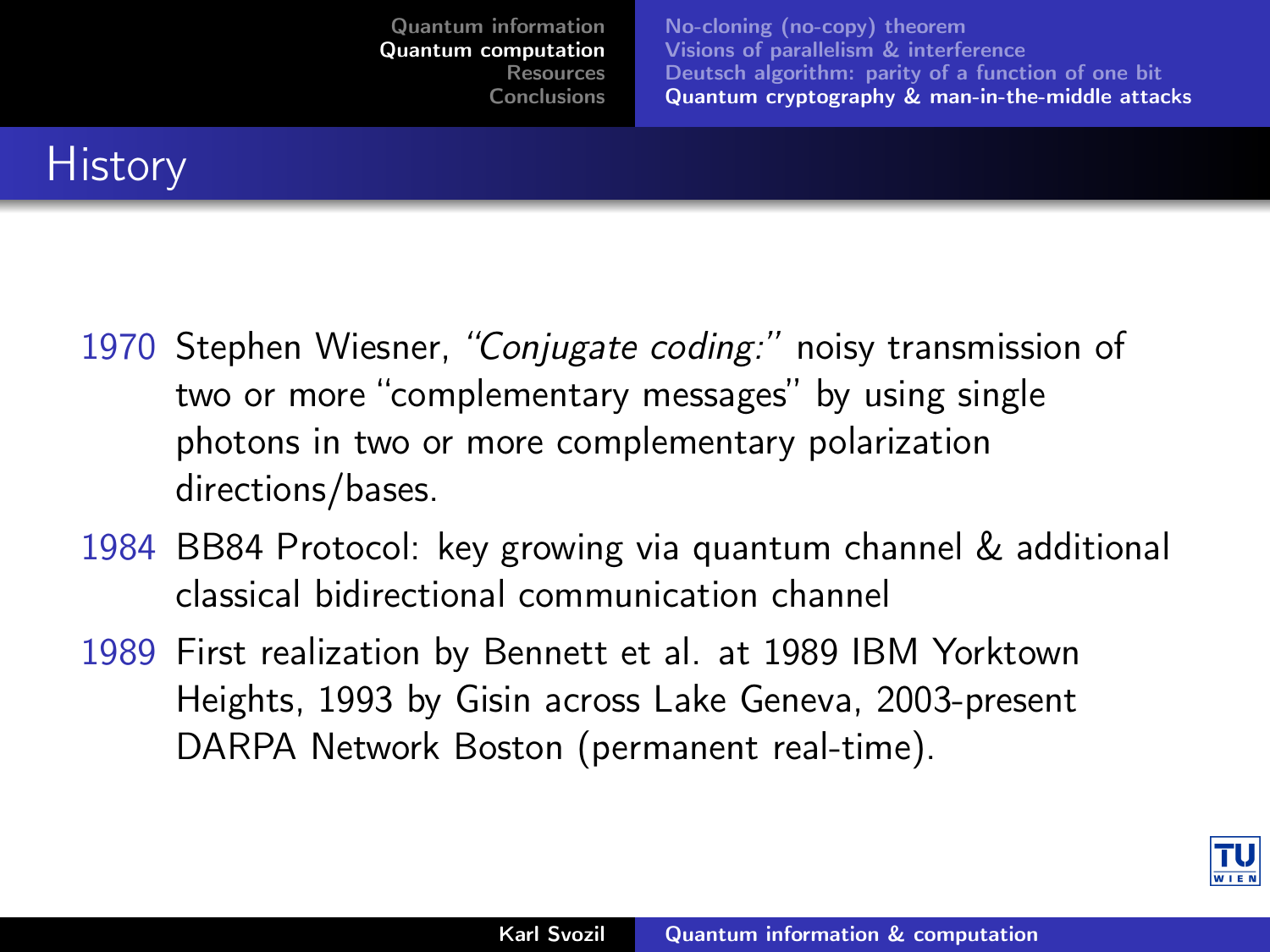[No-cloning \(no-copy\) theorem](#page-17-0) [Visions of parallelism & interference](#page-19-0) [Deutsch algorithm: parity of a function of one bit](#page-20-0) [Quantum cryptography & man-in-the-middle attacks](#page-27-0)

### BB84 Protocol

|    | 1. $G \uparrow \varphi \leftrightarrow \uparrow \uparrow \leftrightarrow \leftrightarrow \varphi G \uparrow \varphi G G$ |  |                                                                                             |  |  |  |  |                          |  |
|----|--------------------------------------------------------------------------------------------------------------------------|--|---------------------------------------------------------------------------------------------|--|--|--|--|--------------------------|--|
|    | 2. + $0$ O + + O O + O + O O O O +                                                                                       |  |                                                                                             |  |  |  |  |                          |  |
|    | 3. $1 \oplus 1 \oplus 6 \leftrightarrow 1 \oplus 3 \oplus 61$                                                            |  |                                                                                             |  |  |  |  |                          |  |
|    |                                                                                                                          |  |                                                                                             |  |  |  |  |                          |  |
|    | 5. $\sqrt{ }$ $\sqrt{ }$                                                                                                 |  |                                                                                             |  |  |  |  | $\vee$ $\vee$ $\vee$     |  |
| 6. |                                                                                                                          |  | $\begin{array}{ccc}\n\mathfrak{D} & \mathfrak{I} & \rightarrow & \mathfrak{S}\n\end{array}$ |  |  |  |  | $D \subseteq \mathbb{C}$ |  |
| 7. |                                                                                                                          |  | $1 \qquad 1 \qquad 0$                                                                       |  |  |  |  | $1 \qquad 0 \qquad 1$    |  |

Basic quantum key distribution protocol.  $Fig. 1.$ 

- 1. Alice sends a random sequence of photons polarized horizontal  $(\rightarrow)$ , vertical (1), right-circular ( $\overline{\phi}$ ) and left-circular  $(\mathbb{G})$ ;
- 2. Bob measures the photons' polarization in a random sequence of bases, rectilinear (+) and circular  $($
- 3. Results of Bob's measurements (some photons may not be received at all).
- 4. Bob tells Alice which basis he used for each photon he received;
- 5. Alice tells him which bases were correct:
- 6. Alice and Bob keep only the data from these correctly-measured photons, discarding all the rest.
- 7. This data is interpreted as a binary sequence according to the coding scheme  $\leftrightarrow$  =  $\subset_{\mathbf{P}}$  = 0 and

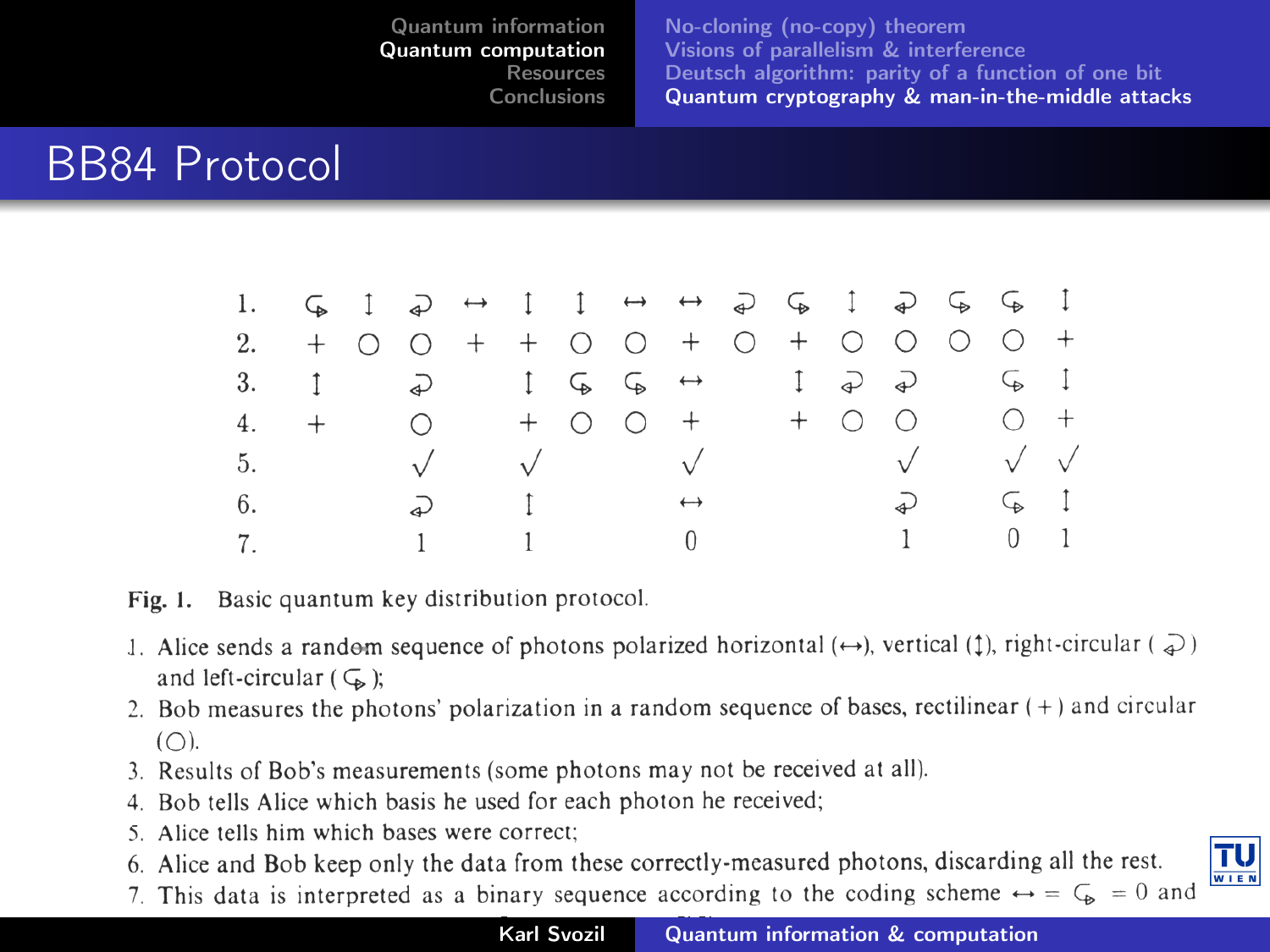[No-cloning \(no-copy\) theorem](#page-17-0) [Visions of parallelism & interference](#page-19-0) [Deutsch algorithm: parity of a function of one bit](#page-20-0) [Quantum cryptography & man-in-the-middle attacks](#page-27-0)

Man-in-the-middle attack: requiring classical authorization (merely "key growing")



from http://arxiv.org/abs/quant-ph/0501062

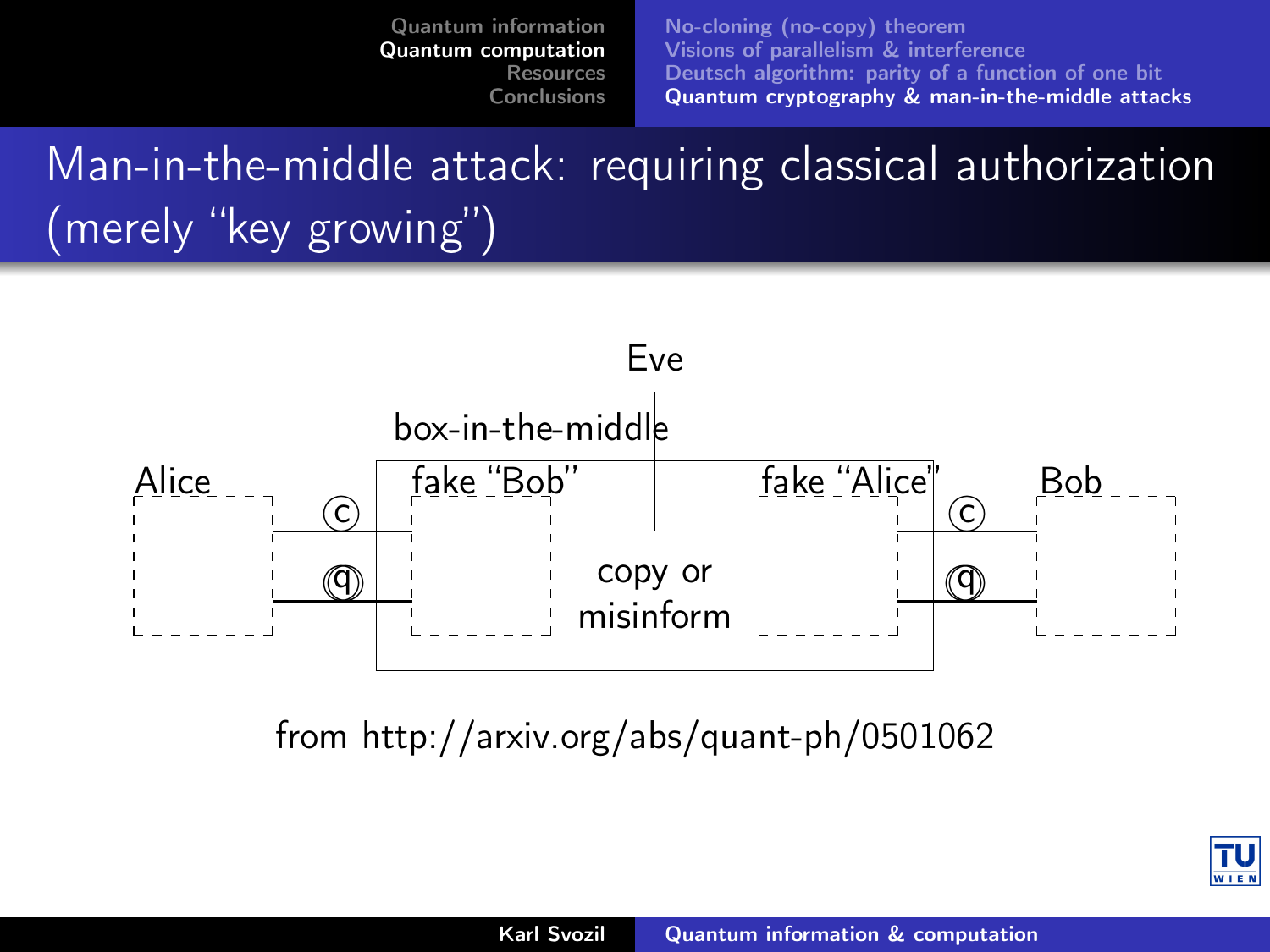[No-cloning \(no-copy\) theorem](#page-17-0) [Visions of parallelism & interference](#page-19-0) [Deutsch algorithm: parity of a function of one bit](#page-20-0) [Quantum cryptography & man-in-the-middle attacks](#page-27-0)

# Techniques & gadgets

- $\triangleright$  Photon sources: faint laser pulses, photon pairs generated by parametric downconversion, photon guns, . . .
- $\triangleright$  Quantum channels: single-mode fibers, free-space links,  $\dots$
- $\triangleright$  Single-photon detection: photon counters, ...
- $\blacktriangleright$  (Quantum) Random number generators: calcite prism, ...

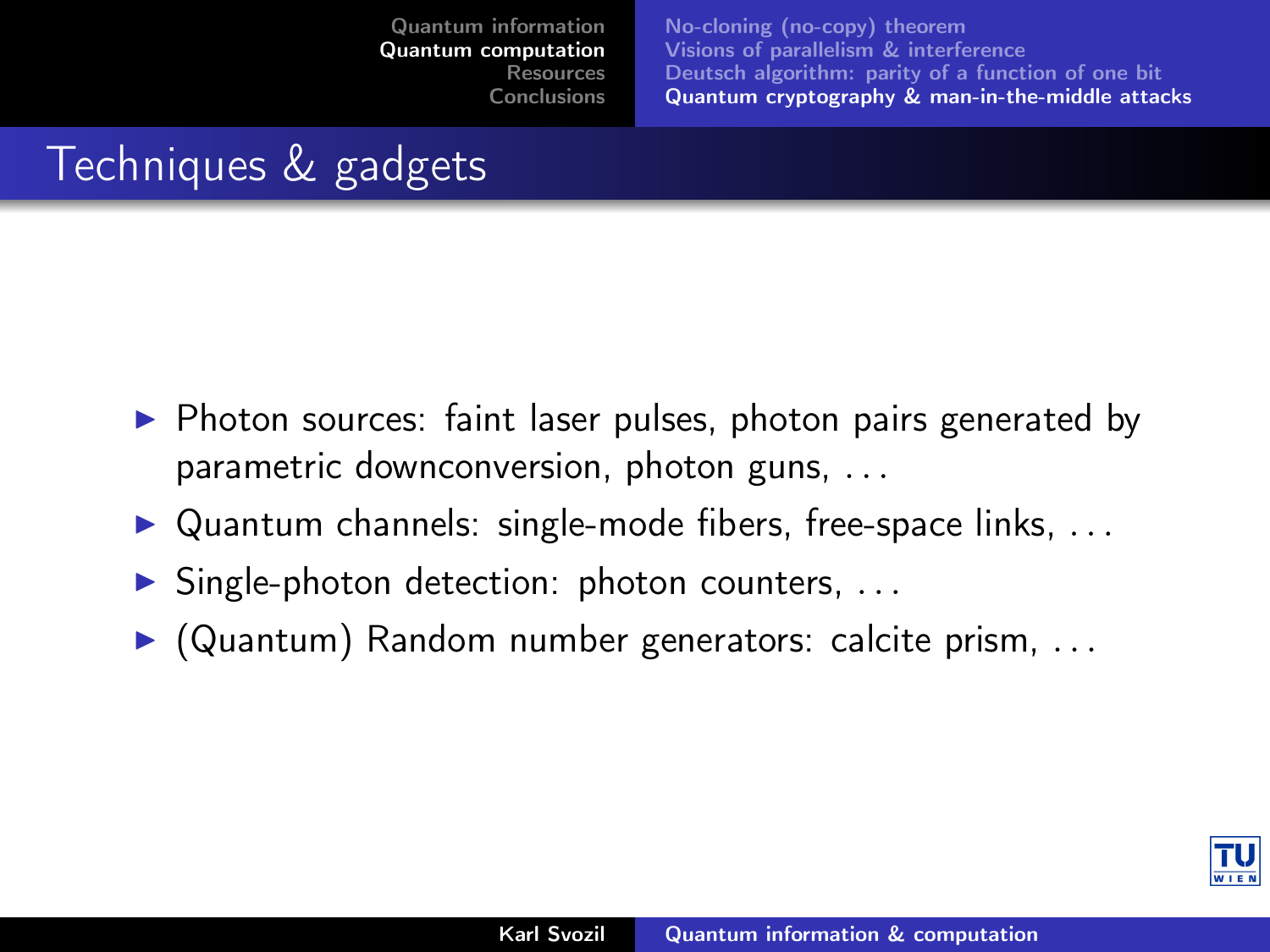#### Resources

- ▶ David Mermin's qc lecture: very good, very popular: http://people.ccmr.cornell.edu/∼mermin/qcomp/CS483.html
- $\triangleright$  Up-to-May 2005 collection of findings & open questions: M. Arndt et al., "Quantum Physics from A to Z" http://www.arxiv.org/abs/quant-ph/0505187
- $\triangleright$  Older, very influential article by Schrödinger (the "cat" papers): E. Schrödinger, "Die gegenwärtige Situation in der Quantenmechanik", Naturwissenschaften 23, pp.807-812; 823-828; 844-849 (1935).

http://wwwthep.physik.uni-

mainz.de/∼matschul/rot/schroedinger.pdf

- ▶ Quantum "measurement" paradoxes: L. Vaidman, Z. Naturforsch. 56 a, 100-107 (2001) http://arxiv.org/abs/quant-ph/0102049
- $\triangleright$  Staging quantum cryptography with chocolate balls http://arxiv.org/abs/physics/0510050
- $\triangleright$  Up-to-date discussion on (subscribable abstracts): http://arxiv.org/archive/quant-ph

<span id="page-31-0"></span>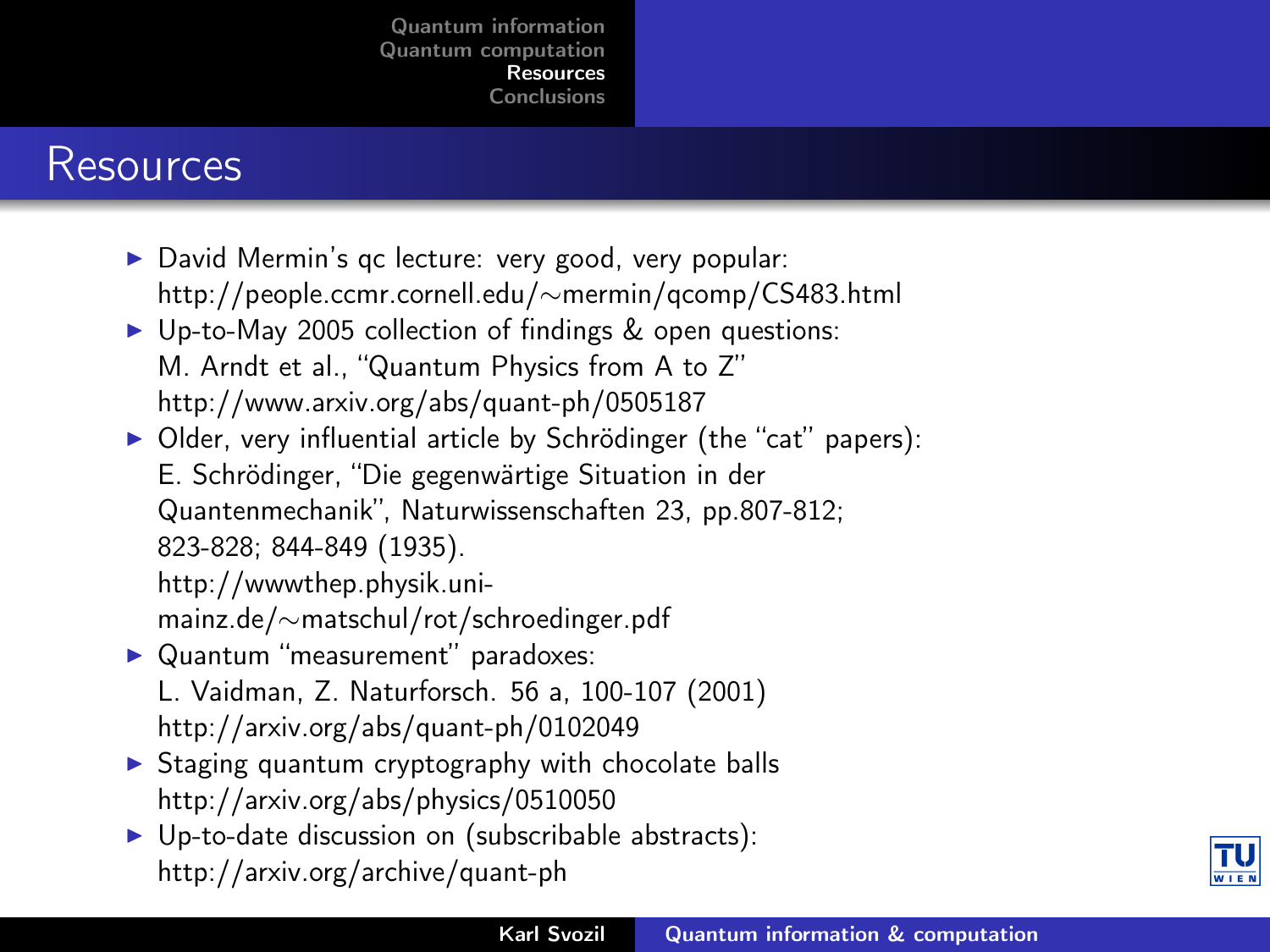## **Conclusions**

- $\triangleright$  Single quantum concepts and their experimental realization.
- $\triangleright$  Novel phenomena which go beyond the classical field.
- $\triangleright$  Possible application in quantum information processing.
- $\triangleright$  With growing integration & miniaturization, the chnology will "reach the quanta" soon.
- $\triangleright$  Many open questions, active & fascinating research field!

<span id="page-32-0"></span>